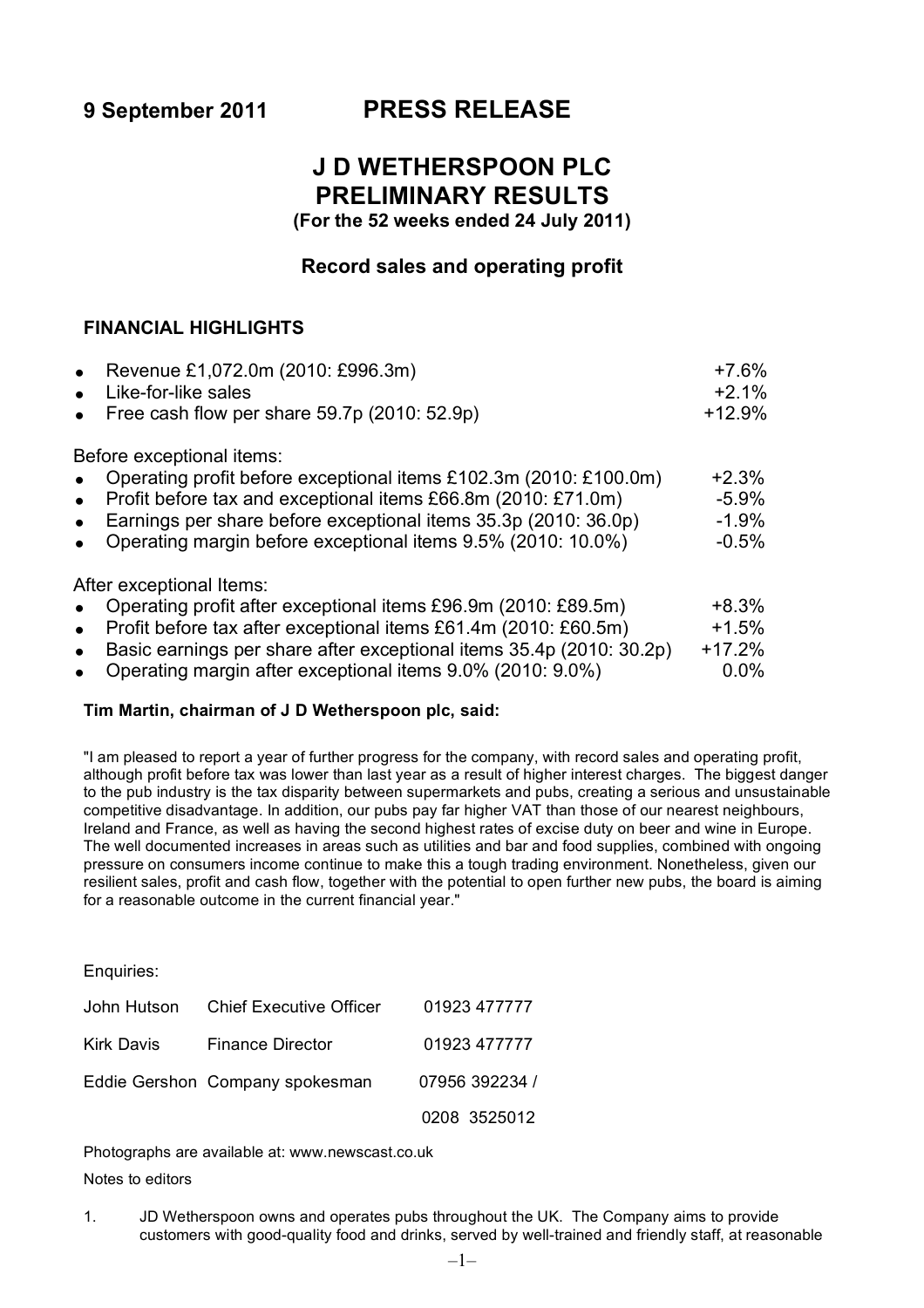prices. The pubs are individually designed and the Company aims to maintain them in excellent condition.

- 2. Visit our website www.jdwetherspoon.co.uk
- 3. This announcement has been prepared solely to provide additional information to the shareholders of JD Wetherspoon, in order to meet the requirements of the UK Listing Authority's Disclosure and Transparency Rules. It should not be relied on by any other party, for other purposes. Forwardlooking statements have been made by the directors in good faith using information available up until the date that they approved this statement. Forward-looking statements should be regarded with caution because of inherent uncertainties in economic trends and business risks.
- 4. The next Interim Management Statement will be issued on 3 November 2011.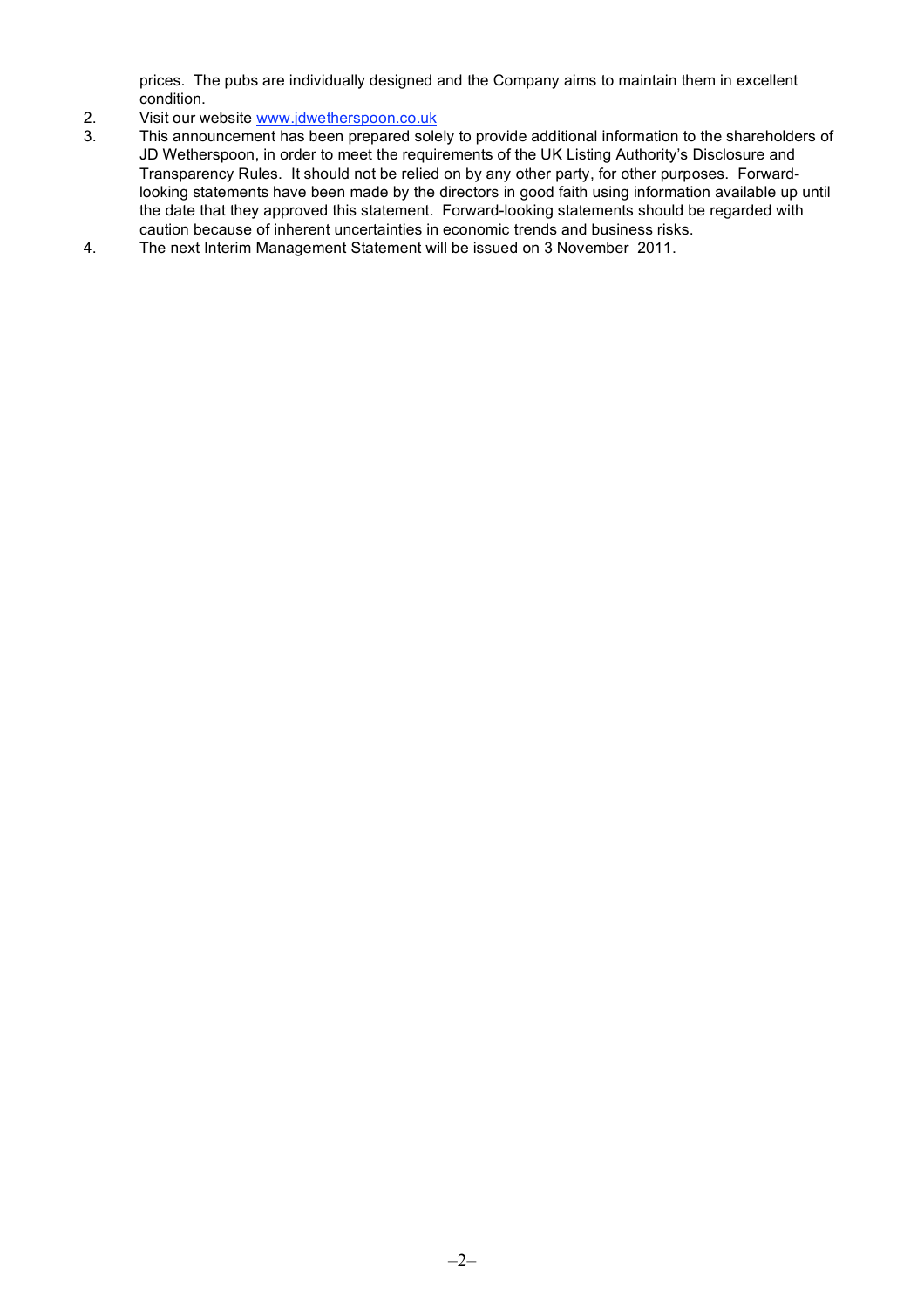#### **2011 CHAIRMAN'S STATEMENT AND OPERATING REVIEW**

#### **'Record sales and operating profit'**

I am pleased to report a year of further progress for the company, with record sales and operating profit, although profit before tax was lower than last year, as a result of higher interest charges. The company was founded in 1979 – and this is the 28th year since incorporation in 1983. The table below outlines some key indicators of our performance during that period. As this demonstrates, since our flotation in 1992, earnings per share have grown by an average of 16.8% per annum and free cash flow per share by an average of 19.2%.

#### **Summary accounts for the years ended July 1984 to 2011**

| <b>Financial</b><br>year | <b>Total sales</b> | <b>Profit</b><br>before tax<br>and<br>exceptional<br>items | <b>Earnings</b><br>per share<br>before<br>exceptional<br>items | Free cash<br>flow | Free cash<br>flow per<br>share |
|--------------------------|--------------------|------------------------------------------------------------|----------------------------------------------------------------|-------------------|--------------------------------|
|                          | £000               | £000                                                       | pence                                                          | £000              | pence                          |
| 1984                     | 818                | (7)                                                        | 0.0                                                            |                   |                                |
| 1985                     | 1,890              | 185                                                        | 0.2                                                            |                   |                                |
| 1986                     | 2,197              | 219                                                        | 0.2                                                            |                   |                                |
| 1987                     | 3,357              | 382                                                        | 0.3                                                            |                   |                                |
| 1988                     | 3,709              | 248                                                        | 0.3                                                            |                   |                                |
| 1989                     | 5,584              | 789                                                        | 0.6                                                            | 915               | 0.4                            |
| 1990                     | 7,047              | 603                                                        | 0.4                                                            | 732               | 0.4                            |
| 1991                     | 13,192             | 1,098                                                      | 0.8                                                            | 1,236             | 0.6                            |
| 1992                     | 21,380             | 2,020                                                      | 1.9                                                            | 3,563             | 2.1                            |
| 1993                     | 30,800             | 4,171                                                      | 3.3                                                            | 5,079             | 3.9                            |
| 1994                     | 46,600             | 6,477                                                      | 3.6                                                            | 8,284             | 5.1                            |
| 1995                     | 68,536             | 9,713                                                      | 4.9                                                            | 13,506            | 7.4                            |
| 1996                     | 100,480            | 15,200                                                     | 7.8                                                            | 20,972            | 11.2                           |
| 1997                     | 139,444            | 17,566                                                     | 8.7                                                            | 28,027            | 14.4                           |
| 1998                     | 188,515            | 20,165                                                     | 9.9                                                            | 28,448            | 14.5                           |
| 1999                     | 269,699            | 26,214                                                     | 12.9                                                           | 40,088            | 20.3                           |
| 2000                     | 369,628            | 36,052                                                     | 11.8                                                           | 49,296            | 24.2                           |
| 2001                     | 483,968            | 44,317                                                     | 14.2                                                           | 61,197            | 29.1                           |
| 2002                     | 601,295            | 53,568                                                     | 16.6                                                           | 71,370            | 33.5                           |
| 2003                     | 730,913            | 56,139                                                     | 17.0                                                           | 83,097            | 38.8                           |
| 2004                     | 787,126            | 54,074                                                     | 17.7                                                           | 73,477            | 36.7                           |
| 2005                     | 809,861            | 47,177                                                     | 16.9                                                           | 68,774            | 37.1                           |
| 2006                     | 847,516            | 58,388                                                     | 24.1                                                           | 69,712            | 42.1                           |
| 2007                     | 888,473            | 62,024                                                     | 28.1                                                           | 52,379            | 35.6                           |
| 2008                     | 907,500            | 58,228                                                     | 27.6                                                           | 71,411            | 50.6                           |
| 2009                     | 955,119            | 66,155                                                     | 32.6                                                           | 99,494            | 71.7                           |
| 2010                     | 996,327            | 71,015                                                     | 36.0                                                           | 71,344            | 52.9                           |
| 2011                     | 1,072,014          | 66,781                                                     | 35.3                                                           | 78,818            | 59.7                           |

**Notes**

#### **Adjustments to statutory numbers**

1. Where appropriate, the EPS, as disclosed in the statutory accounts, have been recalculated to take account of share splits, the issue of new shares and capitalisation issues.

2. Free cash flow per share excludes dividends paid which were included in the free cash flow calculations in the reported accounts for the years 1995–2000.

3. The weighted average number of shares, EPS and free cash flow per share have been adjusted for 2010 and 2011, to exclude treasury shares held in trust for employee share schemes.

4. Before 2005, the accounts were prepared under UKGAAP. All accounts from 2005 to date have been prepared under IFRS.

5. The above table has not been audited.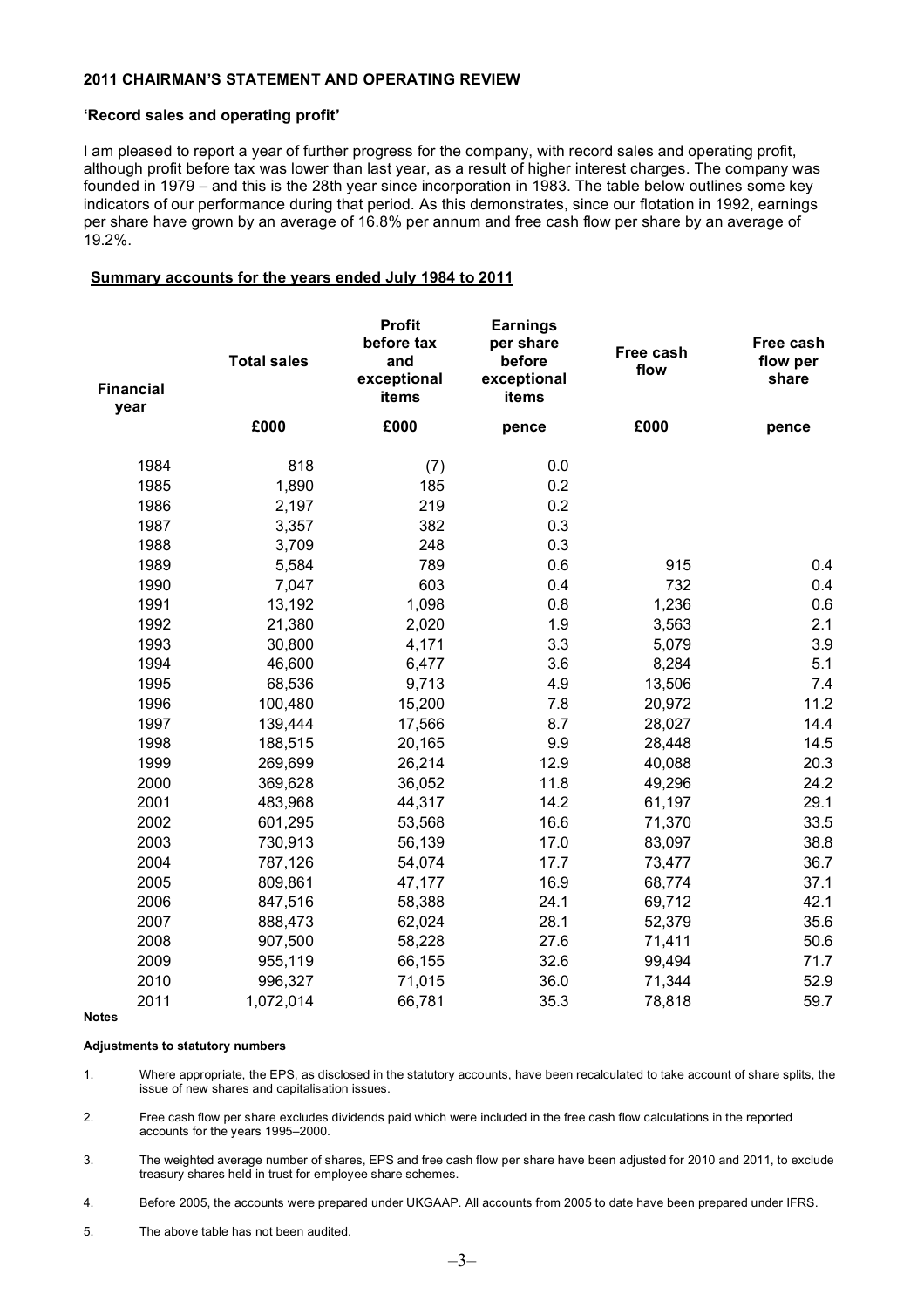Like-for-like sales in the year under review increased by 2.1%, with total sales, including new pubs, increasing by £75.7 million to £1,072.0 million, a rise of 7.6% (2010: 4.3%). Like-for-like bar sales increased by 1.7% (2010: decreased by 0.8%), like-for-like food sales increased by 4.2% (2010: increased by 0.1%) and machine sales decreased by 3.9% (2010: increased by 12.1%).

Operating profit before exceptional items increased by 2.3% to £102.3 million (2010: £100.0 million) and, after exceptional items, increased by 8.3% to £96.9 million (2010: £89.5 million). The operating margin, before exceptional items, decreased to 9.5% (2010: 10.0%), mainly as a result of increases in bar and food costs, labour and utilities. The operating margin after exceptional items was 9.0% (2010: 9.0%).

Profit before tax and exceptional items decreased by 5.9% to £66.8 million (2010: £71.0 million) and, after exceptional items, increased by 1.5% to £61.4 million (2010: £60.5 million). Earnings per share before exceptional items decreased by 1.9% to 35.3p (2010: 36.0p), while basic earnings after exceptional items increased by 17.2% to 35.4p (2010: 30.2p).

Net interest was covered 2.9 times by operating profit before exceptional items (2010: 3.4 times) and 2.7 times by operating profit after exceptional items (2010: 3.1 times). Total capital investment was £126.0 million in the period (2010: £81.8 million), with £87.6 million on new pub openings (2010: £57.7 million) and £38.4 million on existing pubs (2010: £24.1 million). The proportion of freehold pubs within new openings increased as did the number of conversions from unlicensed premises, which increased the average cost per new pub. At existing pubs, costs also increased, as we completed the installation of a new EPOS system and accelerated the number of refurbishments.

Exceptional items before tax totalled £5.4 million (2010: £10.6 million). The exceptional items relate to the impairment of trading pub assets of £4.4 million (2010: £10.6 million), an insurance excess payment (in respect of a pub which suffered a fire) of £0.3 million and a loss on the disposal of two undeveloped properties of £0.7 million. The total impairment provision is now £22.9 million on our asset base of £1.4 billion.

Free cash flow, after capital investment of £38.4 million on existing pubs (2010: £24.1 million), £5.8 million in respect of share purchases for employees under the company's share-based payment schemes (2010: £6.1 million) and payments of tax and interest, increased by £7.5 million to £78.8 million (2010: £71.3 million). Free cash flow per share was 59.7p (2010: 52.9p).

# **Property**

The company opened 50 pubs during the year, 34 of which were freehold, and closed two others, resulting in a total estate of 823 pubs at the financial year end. The average development cost for a new pub (excluding the cost of freeholds), in the financial year under review, was £1.21 million, compared with £0.86 million a year ago, mainly as a result of an increased number of conversions from unlicensed premises. The full-year depreciation charge was £44.4 million (2010: £43.7 million).

We currently intend to open an approximately similar number of pubs in the year ending July 2012 as opened in the year under review.

# **Taxation**

The overall tax charge (including deferred tax) on pre-exceptional items before taking into account the effect of the tax-rate change on deferred tax is 30.2% (2010: 31.6%). The UK standard weighted average tax rate for the period is 27.3% (2010: 28%). The difference between that rate and the company tax is 2.9% (2010: 3.6%), due primarily to the level of non-qualifying depreciation (depreciation which does not qualify for tax relief); this is partially offset by the deduction available for share-based payments for employees.

The current tax rate (excluding deferred tax) has fallen to 28.7% (2010: 30.6%). This is due mainly to the decrease in the UK standard average tax rate for the period by 0.7% and also the increase in qualifying capital expenditure during the period.

# **Financing**

As at 24 July 2011, the company's total net bank borrowings (excluding finance leases and derivatives) were £429.8 million (2010: £379.5 million), an increase of £50.3 million. Net debt including finance leases (but excluding derivatives) was £437.7 million (2010: £388.4 million), an increase of £49.3 million. Net debt excluding derivatives has increased, owing to 50 new pub openings costing £87.6 million, reinvestment of £38.4 million, share buybacks of £32.8 million and the dividend payments of £5.2 million. Year-end net-debt-to-EBITDA was 2.98 times (2010: 2.70 times).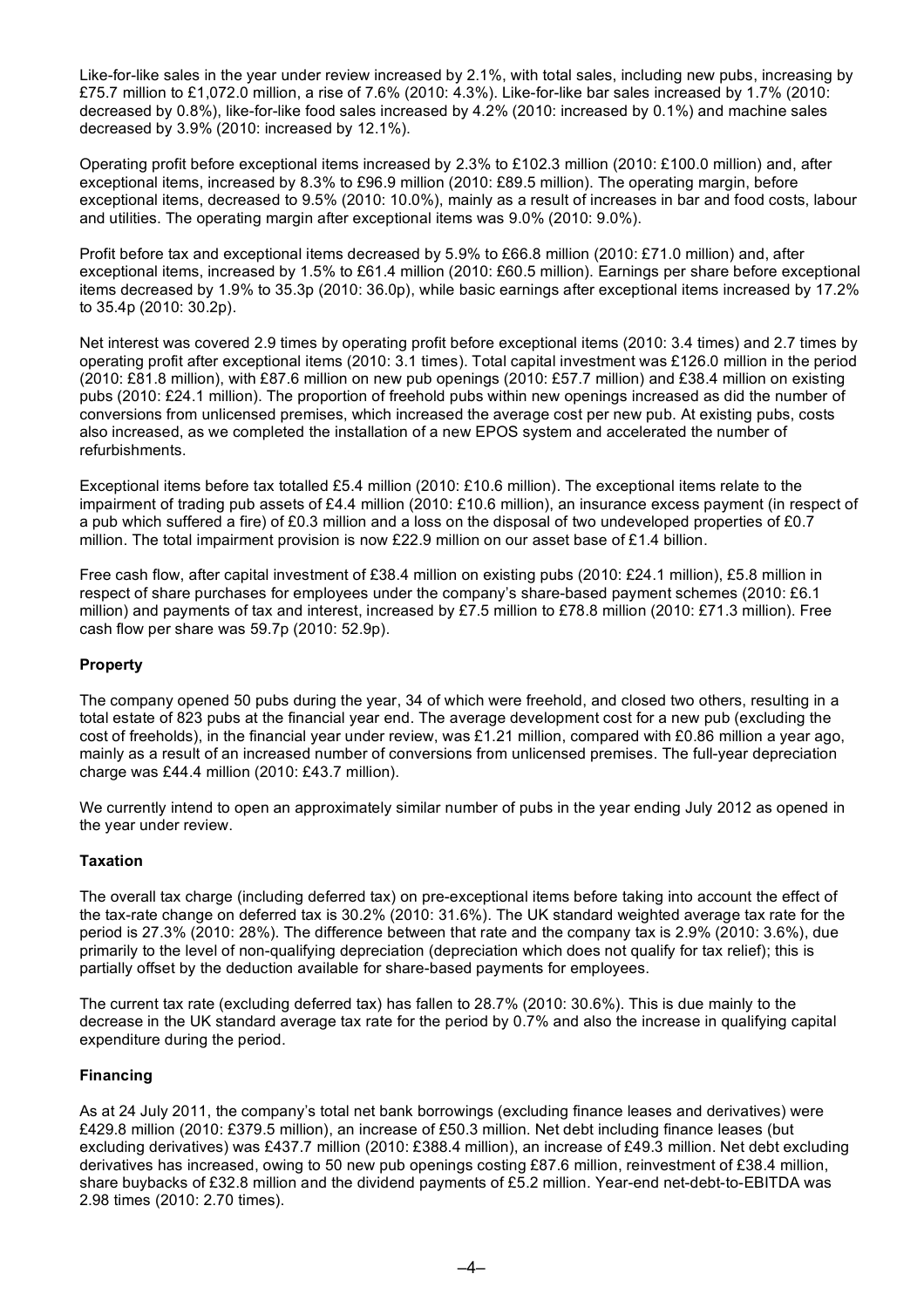As at 24 July 2011, the company had £120.2 million (2010: £170.5 million) of unutilised banking facilities and cash balances, with total facilities of £550.0 million (2010: £550.0 million). Following the year end, the company concluded an amendment and restatement of its existing banking facility. The new non-amortising £555-million four-year-and-eight-month facility, expiring in March 2016, was put in place, with a syndicate of nine existing lenders. Total facilities now available, including an overdraft, are £575.0 million. The company's existing swap arrangements remain in place.

### **Dividends and return of capital**

The board proposes, subject to shareholders' consent, to pay a final dividend of 8.0p per share, on 23 November 2011, to those shareholders on the register on 21 October 2011, giving a total dividend for the year of 12.0p per share (2010: 12.0p dividend per share and 7.0p special dividend per share paid, giving a total dividend of 19.0p per share). The dividend is covered 3.0 times (2010: 2.9 times, excluding special dividend and exceptional items) by earnings.

During the year, 7,585,000 shares (representing approximately 5.0% of the issued share capital) were purchased by the company for cancellation, at a total cost of £32.8m, representing an average cost per share of 428p.

#### **Further progress**

We continue to try to make improvements in all areas of the business and have created approximately 2,800 directly employed jobs in the year, with many additional jobs created, in the process, by our many suppliers.

The company held over 1,000 separate training courses in 2010/11, attended by over 11,000 delegates, and promoted over 2,200 to shift leader or management positions.

Bonuses paid to employees in the year totalled £22.6 million (2010: £22.5 million), 98% of which were paid to employees below board level, with 87% of which was paid to employees working in our pubs.

Local authorities have created a 'Scores on the Doors' system which awards between zero and five stars, according to the cleanliness and safety standards found in pubs and catering establishments. Our average score (www.scoresonthedoors.org.uk) is 4.27 which is, we believe, the highest of any substantial pub company. Of our pubs, 86% now have scores of four or five stars – and we aim to continue to improve in this important area.

For many years, Wetherspoon has been the main corporate sponsor of the charity CLIC Sargent (caring for children with cancer and their families). We raised £1,080,612 in the year, bringing our total raised for the charity to approximately £4.6 million.

#### **General taxation and regulation**

In the period under review, Wetherspoon made a profit after tax of £46.8 million, but total taxes paid to the government were over £453.1 million, including VAT of £204.8 million, excise duty of £120.2 million, PAYE and National Insurance of £65.2 million, property taxes of £41.7 million and corporation tax of £21.2 million.

We believe that the current level of tax levied on the pub industry is unsustainable and is directly leading to the closure of many pubs, which have become uncompetitive in relation to neighbouring countries and to supermarkets. Supermarkets pay no VAT on food sales, whereas pubs pay 20%, creating a tax disparity between supermarkets and pubs. In addition, the cash tax per pint of beer paid by supermarkets is far less than that paid by pubs. This tax disadvantage has inevitably led to an increase in beer sales from supermarkets and a consequent decline in pubs' beer sales. In addition, British pubs and restaurants now suffer a huge competitive disadvantage, compared with those of our nearest major neighbour France, which levies far lower levels of excise duty and VAT. We also pay far higher levels of VAT in pubs than is the case for Ireland. Both France and Ireland have recently reduced their VAT levels and, paradoxically, have had considerable success in generating jobs and taxes, as a result.

# **Current trading and outlook**

As indicated above, the biggest danger to the pub industry is the tax disparity between supermarkets and pubs, creating a serious and unsustainable competitive disadvantage. In addition, our pubs pay far higher VAT than those of our nearest neighbours, Ireland and France, as well as having the second highest rates of excise duty on beer and wine in Europe.

In the six weeks to 4 September 2011, like-for-like sales increased by 0.4% and total sales increased by 6.7%.

The well-documented increases in areas such as utilities and bar and food supplies, combined with ongoing pressure on consumers' income continue to make this a tough trading environment. Nonetheless, given our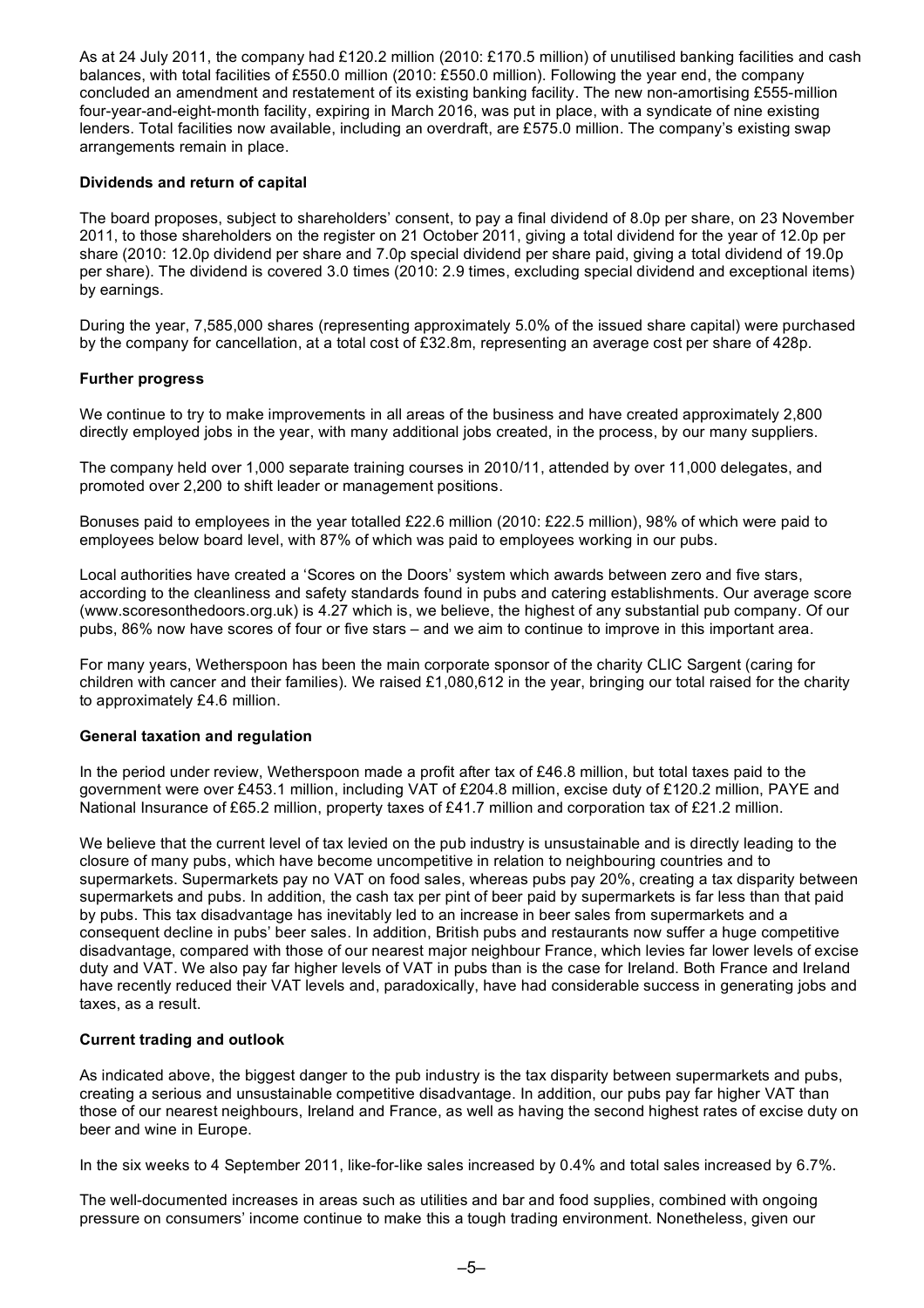resilient sales, profit and cash flow, together with the potential to open further new pubs, the board is aiming for a reasonable outcome in the current financial year.

Tim Martin Chairman 9 September 2011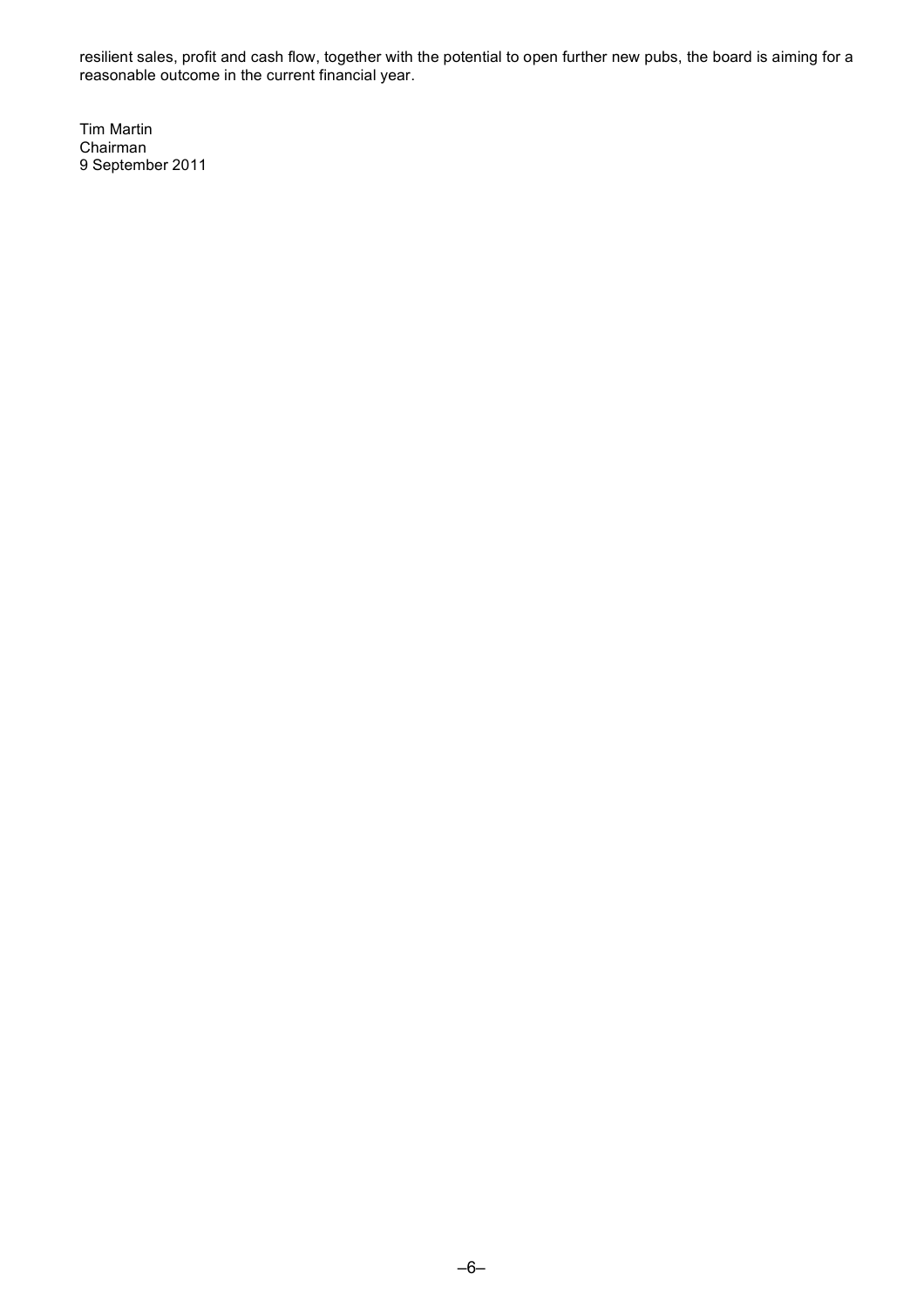# **INCOME STATEMENT** for the 52 weeks ended 24 July 2011

J D Wetherspoon plc, company number: 1709784

|                               | <b>Notes</b> | 52 weeks      | 52 weeks    | 52 weeks    | 52 weeks      | 52 weeks    | 52 weeks    |
|-------------------------------|--------------|---------------|-------------|-------------|---------------|-------------|-------------|
|                               |              | ended         | ended       | ended       | ended         | ended       | ended       |
|                               |              | 24 July       | 24 July     | 24 July     | 25 July       | 25 July     | 25 July     |
|                               |              | 2011          | 2011        | 2011        | 2010          | 2010        | 2010        |
|                               |              | <b>Before</b> | Exceptional | After       | <b>Before</b> | Exceptional | After       |
|                               |              | exceptional   | items       | exceptional | exceptional   | items       | exceptional |
|                               |              | items         | (note 3)    | items       | items         | (note 3)    | items       |
|                               |              | Total         | Total       | Total       | Total         | Total       | Total       |
|                               |              | £000          | £000        | £000        | £000          | £000        | £000        |
| Revenue                       |              | 1,072,014     |             | 1,072,014   | 996,327       |             | 996,327     |
| Operating costs               |              | (969,705)     | (5, 389)    | (975,094)   | (896,314)     | (10, 557)   | (906,871)   |
|                               |              |               |             |             |               |             |             |
| <b>Operating profit</b>       | $\mathbf{2}$ | 102,309       | (5, 389)    | 96,920      | 100,013       | (10, 557)   | 89,456      |
| Finance income                | 4            | 36            |             | 36          | 16            |             | 16          |
| Finance costs                 | 4            | (35, 564)     |             | (35, 564)   | (29, 014)     |             | (29, 014)   |
| <b>Profit before taxation</b> |              | 66,781        | (5, 389)    | 61,392      | 71,015        | (10, 557)   | 60,458      |
| Income tax expense            | 5            | (14,600)      |             | (14,600)    | (19,680)      |             | (19,680)    |
| Profit for the year           |              | 52,181        | (5, 389)    | 46,792      | 51,335        | (10, 557)   | 40,778      |

**STATEMENT OF COMPREHENSIVE INCOME** for the 52 weeks ended 24 July 2011

|                                                    | <b>Notes</b> | 52 weeks | 52 weeks     |
|----------------------------------------------------|--------------|----------|--------------|
|                                                    |              | ended    | ended        |
|                                                    |              | 24 July  | 25 July 2010 |
|                                                    |              | 2011     | £000         |
|                                                    |              | £000     |              |
|                                                    |              |          |              |
| Interest-rate swaps: income (loss) taken to equity |              | 3,511    | (25, 393)    |
| Tax on items taken directly to equity              | 5            | (2, 466) | 6,856        |
| Net gain/(loss) recognised directly in equity      |              | 1,045    | (18, 537)    |
| Profit for the year                                |              | 46,792   | 40,778       |
| Total comprehensive income for the year            |              | 47,837   | 22,241       |
|                                                    |              |          |              |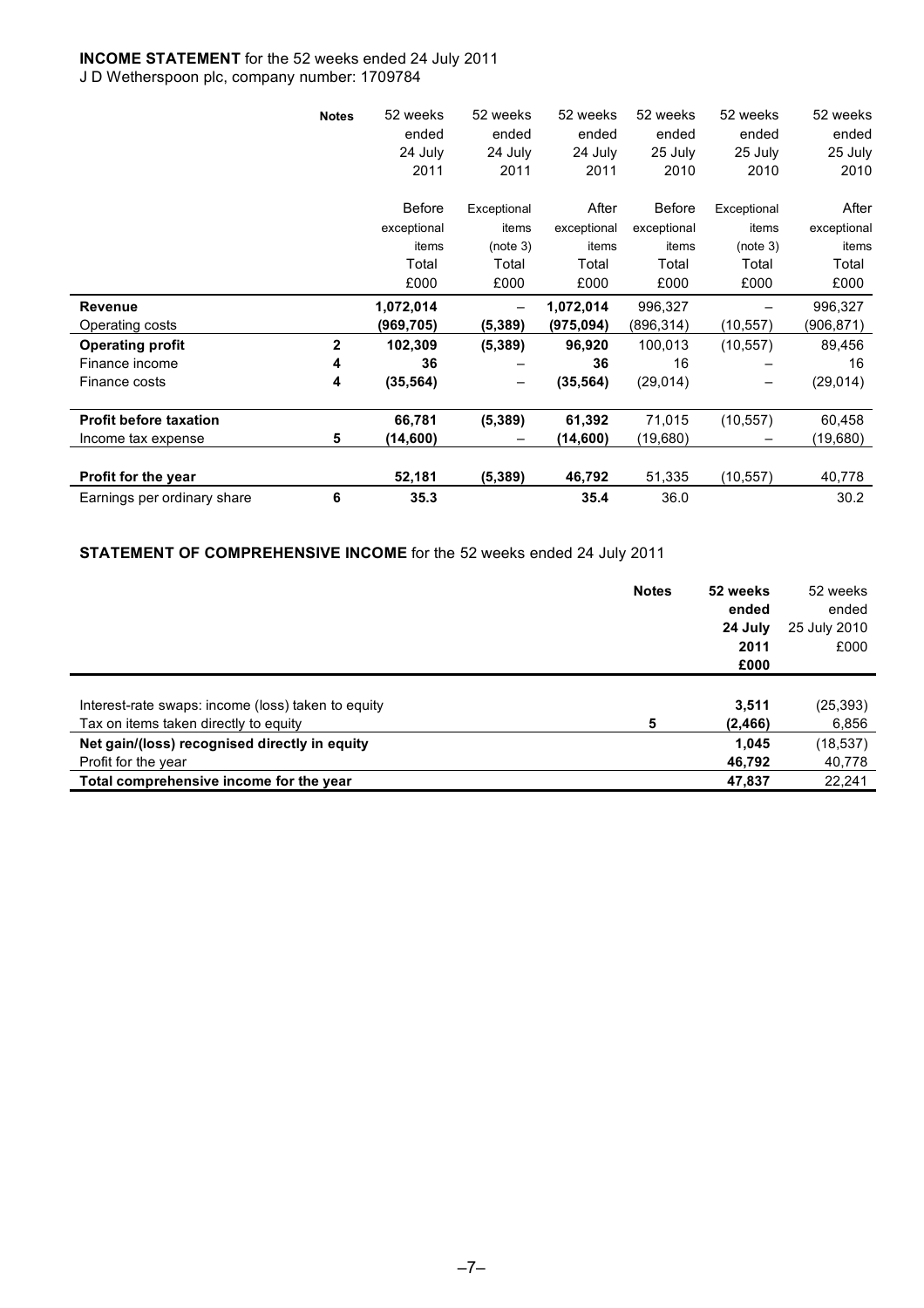#### **CASH FLOW STATEMENT** for the 52 weeks ended 24 July 2011 J D Wetherspoon plc, company number: 1709784

|                                                                                                                                                                                                                         | <b>Notes</b> | 52 weeks<br>ended<br>24 July<br>2011<br>£000 | 52 weeks<br>ended<br>24 July 2011<br>£000 | 52 weeks<br>ended<br>25 July 2010<br>£000 | 52 weeks<br>ended<br>25 July 2010<br>£000 |
|-------------------------------------------------------------------------------------------------------------------------------------------------------------------------------------------------------------------------|--------------|----------------------------------------------|-------------------------------------------|-------------------------------------------|-------------------------------------------|
|                                                                                                                                                                                                                         |              |                                              |                                           |                                           |                                           |
| Cash flows from operating activities<br>Cash generated from operations                                                                                                                                                  | 7            | 178,197                                      | 178,197                                   | 153,405                                   | 153,405                                   |
| Interest received                                                                                                                                                                                                       |              | 39                                           | 39                                        | 9                                         | 9                                         |
| Interest paid                                                                                                                                                                                                           |              | (34, 020)                                    | (34, 020)                                 | (30, 252)                                 | (30, 252)                                 |
| Corporation tax paid<br>Gaming machine VAT receipt                                                                                                                                                                      |              | (21, 215)                                    | (21, 215)                                 | (21, 617)<br>14,941                       | (21, 617)                                 |
| Purchase of own shares for<br>share-based payments                                                                                                                                                                      |              | (5,783)                                      | (5,783)                                   | (6, 129)                                  | (6, 129)                                  |
| Net cash inflow from operating activities                                                                                                                                                                               |              | 117,218                                      | 117,218                                   | 110,357                                   | 95,416                                    |
| Cash flows from investing activities<br>Purchase of property, plant and equipment<br>Purchase of intangible assets<br>Proceeds on sale of property, plant and<br>equipment<br>Investment in new pubs and pub extensions |              | (31, 787)<br>(6, 613)<br>1,100<br>(86, 793)  | (31, 787)<br>(6, 613)                     | (21, 778)<br>(2, 294)<br>170<br>(53, 804) | (21, 778)<br>(2, 294)                     |
| Purchase of lease premiums                                                                                                                                                                                              |              | (825)                                        |                                           | (3,935)                                   |                                           |
| Net cash outflow from investing activities                                                                                                                                                                              |              | (124, 918)                                   | (38, 400)                                 | (81, 641)                                 | (24, 072)                                 |
| <b>Cash flows from financing activities</b><br>Equity dividends paid<br>Proceeds from issue of ordinary shares                                                                                                          | 9            | (5,211)<br>225                               |                                           | (26, 174)<br>523                          |                                           |
| Purchase of own shares                                                                                                                                                                                                  |              | (32, 759)                                    |                                           |                                           |                                           |
| Advances/(repayments) under bank loans                                                                                                                                                                                  | 8            | 49,962                                       |                                           | 87,586                                    |                                           |
| Repayment of US private placement<br>Advances under finance leases                                                                                                                                                      |              |                                              |                                           | (86, 742)<br>9,092                        |                                           |
| Finance costs on new loan                                                                                                                                                                                               | 8            |                                              |                                           | (7,626)                                   |                                           |
| Finance lease principal payments                                                                                                                                                                                        | 8            | (2,908)                                      |                                           | (2,898)                                   |                                           |
| Net cash inflow/(outflow) from financing<br>activities                                                                                                                                                                  |              | 9,309                                        |                                           | (26, 239)                                 |                                           |
| Net increase in cash and cash equivalents                                                                                                                                                                               | 8            | 1,609                                        |                                           | 2,477                                     |                                           |
| Opening cash and cash equivalents<br><b>Closing cash and cash equivalents</b>                                                                                                                                           |              | 26,081<br>27,690                             |                                           | 23,604<br>26,081                          |                                           |
| Free cash flow                                                                                                                                                                                                          | 6            |                                              | 78,818                                    |                                           | 71,344                                    |
| Free cash flow per ordinary share                                                                                                                                                                                       | 6            |                                              | 59.7                                      |                                           | 52.9                                      |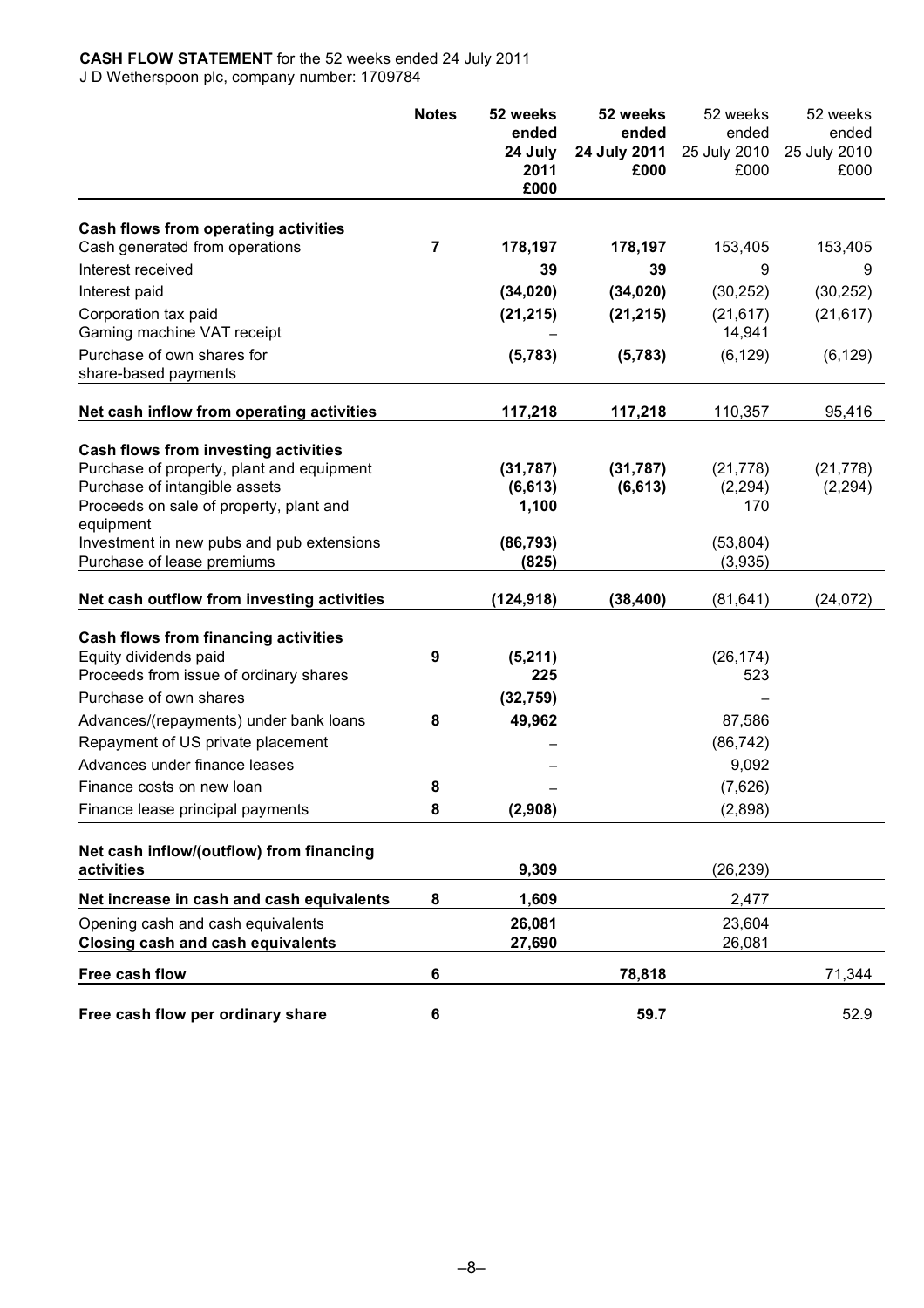# **BALANCE SHEET** as at 24 July 2011

J D Wetherspoon plc, company number: 1709784

| 2010<br>2011<br>£000<br>£000<br><b>Assets</b><br><b>Non-current assets</b><br>10<br>881,271<br>810,714<br>Property, plant and equipment<br>11<br>11,525<br>6,700<br>Intangible assets<br>Deferred tax assets<br>15,569<br>17,597<br>12<br>Other non-current assets<br>10,520<br>10,001<br>918,885<br>845,012<br><b>Total non-current assets</b><br><b>Current assets</b><br>Inventories<br>19,911<br>21,488<br>Other receivables<br>21,623<br>19,727<br>Assets held for sale<br>70<br>27,690<br>26,081<br>Cash and cash equivalents<br>70,871<br>65,719<br><b>Total current assets</b><br>989,756<br>910,731<br><b>Total assets</b><br><b>Liabilities</b><br><b>Current liabilities</b><br>Trade and other payables<br>(189, 777)<br>(162, 553)<br><b>Financial liabilities</b><br>(2,829)<br>(3, 129)<br>(11, 501)<br>Current income tax liabilities<br>(9, 457)<br>(176, 883)<br><b>Total current liabilities</b><br>(202, 363)<br><b>Non-current liabilities</b><br><b>Financial liabilities</b><br>(411, 643)<br>(462, 254)<br>(61, 391)<br>Derivative financial instruments<br>(57, 880) |
|-----------------------------------------------------------------------------------------------------------------------------------------------------------------------------------------------------------------------------------------------------------------------------------------------------------------------------------------------------------------------------------------------------------------------------------------------------------------------------------------------------------------------------------------------------------------------------------------------------------------------------------------------------------------------------------------------------------------------------------------------------------------------------------------------------------------------------------------------------------------------------------------------------------------------------------------------------------------------------------------------------------------------------------------------------------------------------------------------|
|                                                                                                                                                                                                                                                                                                                                                                                                                                                                                                                                                                                                                                                                                                                                                                                                                                                                                                                                                                                                                                                                                               |
|                                                                                                                                                                                                                                                                                                                                                                                                                                                                                                                                                                                                                                                                                                                                                                                                                                                                                                                                                                                                                                                                                               |
|                                                                                                                                                                                                                                                                                                                                                                                                                                                                                                                                                                                                                                                                                                                                                                                                                                                                                                                                                                                                                                                                                               |
|                                                                                                                                                                                                                                                                                                                                                                                                                                                                                                                                                                                                                                                                                                                                                                                                                                                                                                                                                                                                                                                                                               |
|                                                                                                                                                                                                                                                                                                                                                                                                                                                                                                                                                                                                                                                                                                                                                                                                                                                                                                                                                                                                                                                                                               |
|                                                                                                                                                                                                                                                                                                                                                                                                                                                                                                                                                                                                                                                                                                                                                                                                                                                                                                                                                                                                                                                                                               |
|                                                                                                                                                                                                                                                                                                                                                                                                                                                                                                                                                                                                                                                                                                                                                                                                                                                                                                                                                                                                                                                                                               |
|                                                                                                                                                                                                                                                                                                                                                                                                                                                                                                                                                                                                                                                                                                                                                                                                                                                                                                                                                                                                                                                                                               |
|                                                                                                                                                                                                                                                                                                                                                                                                                                                                                                                                                                                                                                                                                                                                                                                                                                                                                                                                                                                                                                                                                               |
|                                                                                                                                                                                                                                                                                                                                                                                                                                                                                                                                                                                                                                                                                                                                                                                                                                                                                                                                                                                                                                                                                               |
|                                                                                                                                                                                                                                                                                                                                                                                                                                                                                                                                                                                                                                                                                                                                                                                                                                                                                                                                                                                                                                                                                               |
|                                                                                                                                                                                                                                                                                                                                                                                                                                                                                                                                                                                                                                                                                                                                                                                                                                                                                                                                                                                                                                                                                               |
|                                                                                                                                                                                                                                                                                                                                                                                                                                                                                                                                                                                                                                                                                                                                                                                                                                                                                                                                                                                                                                                                                               |
|                                                                                                                                                                                                                                                                                                                                                                                                                                                                                                                                                                                                                                                                                                                                                                                                                                                                                                                                                                                                                                                                                               |
|                                                                                                                                                                                                                                                                                                                                                                                                                                                                                                                                                                                                                                                                                                                                                                                                                                                                                                                                                                                                                                                                                               |
|                                                                                                                                                                                                                                                                                                                                                                                                                                                                                                                                                                                                                                                                                                                                                                                                                                                                                                                                                                                                                                                                                               |
|                                                                                                                                                                                                                                                                                                                                                                                                                                                                                                                                                                                                                                                                                                                                                                                                                                                                                                                                                                                                                                                                                               |
|                                                                                                                                                                                                                                                                                                                                                                                                                                                                                                                                                                                                                                                                                                                                                                                                                                                                                                                                                                                                                                                                                               |
|                                                                                                                                                                                                                                                                                                                                                                                                                                                                                                                                                                                                                                                                                                                                                                                                                                                                                                                                                                                                                                                                                               |
|                                                                                                                                                                                                                                                                                                                                                                                                                                                                                                                                                                                                                                                                                                                                                                                                                                                                                                                                                                                                                                                                                               |
|                                                                                                                                                                                                                                                                                                                                                                                                                                                                                                                                                                                                                                                                                                                                                                                                                                                                                                                                                                                                                                                                                               |
|                                                                                                                                                                                                                                                                                                                                                                                                                                                                                                                                                                                                                                                                                                                                                                                                                                                                                                                                                                                                                                                                                               |
|                                                                                                                                                                                                                                                                                                                                                                                                                                                                                                                                                                                                                                                                                                                                                                                                                                                                                                                                                                                                                                                                                               |
|                                                                                                                                                                                                                                                                                                                                                                                                                                                                                                                                                                                                                                                                                                                                                                                                                                                                                                                                                                                                                                                                                               |
|                                                                                                                                                                                                                                                                                                                                                                                                                                                                                                                                                                                                                                                                                                                                                                                                                                                                                                                                                                                                                                                                                               |
|                                                                                                                                                                                                                                                                                                                                                                                                                                                                                                                                                                                                                                                                                                                                                                                                                                                                                                                                                                                                                                                                                               |
|                                                                                                                                                                                                                                                                                                                                                                                                                                                                                                                                                                                                                                                                                                                                                                                                                                                                                                                                                                                                                                                                                               |
|                                                                                                                                                                                                                                                                                                                                                                                                                                                                                                                                                                                                                                                                                                                                                                                                                                                                                                                                                                                                                                                                                               |
| Deferred tax liabilities<br>(75, 579)<br>(71, 448)                                                                                                                                                                                                                                                                                                                                                                                                                                                                                                                                                                                                                                                                                                                                                                                                                                                                                                                                                                                                                                            |
| <b>Other liabilities</b><br>(24, 766)<br>(23,094)                                                                                                                                                                                                                                                                                                                                                                                                                                                                                                                                                                                                                                                                                                                                                                                                                                                                                                                                                                                                                                             |
| (571, 707)<br><b>Total non-current liabilities</b><br>(616, 348)                                                                                                                                                                                                                                                                                                                                                                                                                                                                                                                                                                                                                                                                                                                                                                                                                                                                                                                                                                                                                              |
| <b>Net assets</b><br>171,045<br>162,141                                                                                                                                                                                                                                                                                                                                                                                                                                                                                                                                                                                                                                                                                                                                                                                                                                                                                                                                                                                                                                                       |
|                                                                                                                                                                                                                                                                                                                                                                                                                                                                                                                                                                                                                                                                                                                                                                                                                                                                                                                                                                                                                                                                                               |
| Shareholders' equity<br>Ordinary shares<br>2,632<br>2,783                                                                                                                                                                                                                                                                                                                                                                                                                                                                                                                                                                                                                                                                                                                                                                                                                                                                                                                                                                                                                                     |
| 143,199<br>Share premium account<br>142,975                                                                                                                                                                                                                                                                                                                                                                                                                                                                                                                                                                                                                                                                                                                                                                                                                                                                                                                                                                                                                                                   |
| Capital redemption reserve<br>1,798<br>1,646                                                                                                                                                                                                                                                                                                                                                                                                                                                                                                                                                                                                                                                                                                                                                                                                                                                                                                                                                                                                                                                  |
| Hedging reserve<br>(43, 410)<br>(44, 821)                                                                                                                                                                                                                                                                                                                                                                                                                                                                                                                                                                                                                                                                                                                                                                                                                                                                                                                                                                                                                                                     |
| Retained earnings<br>66,826<br>59,558                                                                                                                                                                                                                                                                                                                                                                                                                                                                                                                                                                                                                                                                                                                                                                                                                                                                                                                                                                                                                                                         |
| Total shareholders' equity<br>171,045<br>162,141                                                                                                                                                                                                                                                                                                                                                                                                                                                                                                                                                                                                                                                                                                                                                                                                                                                                                                                                                                                                                                              |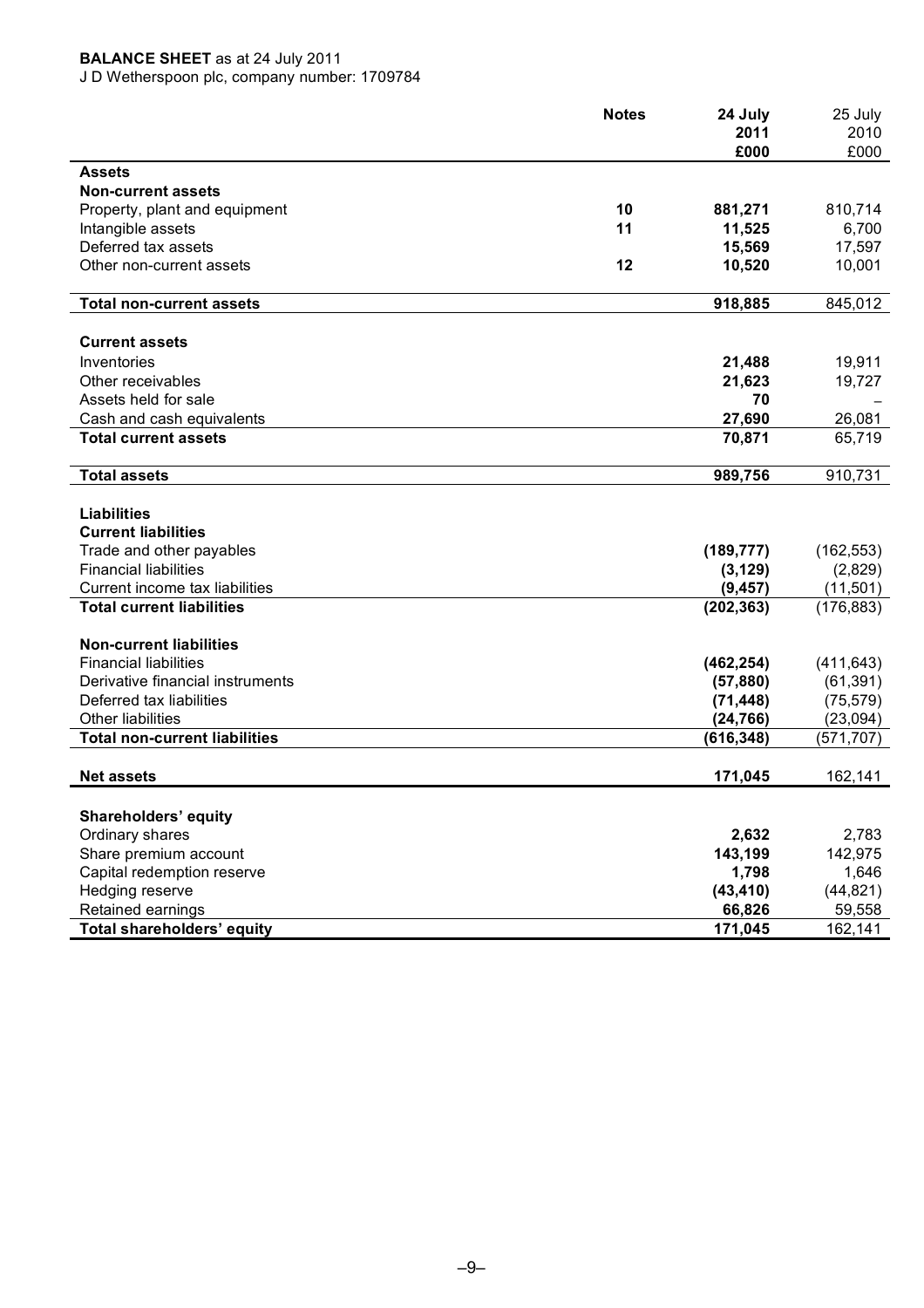# **STATEMENT OF CHANGES IN SHAREHOLDERS' EQUITY**  $\sim$   $\sim$   $\sim$

| Share<br>Capital<br>up<br>share<br>premium<br>redemption<br>Hedging<br>Retained<br>capital<br>earnings<br>account<br>Total<br>reserve<br>reserve<br>£000<br>£000<br>£000<br>£000<br>£000<br>£000<br><b>Notes</b><br>2,779<br>142,456<br>1,646<br>(26, 284)<br>47,096<br>At 26 July 2009<br>167,693<br>40,778<br>Profit for the year<br>40,778<br>(25, 393)<br>(25, 393)<br>Interest-rate swaps: loss taken to<br>equity<br>5<br>6,856<br>Tax on items taken directly to equity<br>6,856<br>(18, 537)<br>40,778<br>Total comprehensive loss<br>22,241<br>519<br>Exercise of options<br>4<br>523<br>3,987<br>Share-based payments<br>3,987<br>Purchase of shares held in trust<br>(6, 129)<br>(6, 129)<br>9<br><b>Dividends</b><br>(26, 174)<br>(26, 174)<br>2,783<br>142,975<br>1,646<br>(44, 821)<br>At 25 July 2010<br>59,558<br>162,141<br>46,792<br>Profit for the year<br>46,792<br>Interest-rate swaps: profit taken to<br>3,511<br>3,511<br>equity<br>(366)<br>5<br>Tax on items taken directly to equity<br>(2, 100)<br>(2, 466)<br>1,411<br>46,426<br>47,837<br>Total comprehensive profit<br>224<br>225<br>Exercise of options<br>(152)<br>152<br>Repurchase of shares<br>(32, 759)<br>(32, 759)<br>Share-based payments<br>4,595<br>4,595<br>Purchase of shares held in trust<br>(5,783)<br>(5,783)<br>9<br><b>Dividends</b><br>(5,211)<br>(5,211)<br>2,632<br>143,199<br>1,798<br>(43, 410)<br>At 24 July 2011<br>66,826<br>171,045 |  | Called- |  |  |  |
|------------------------------------------------------------------------------------------------------------------------------------------------------------------------------------------------------------------------------------------------------------------------------------------------------------------------------------------------------------------------------------------------------------------------------------------------------------------------------------------------------------------------------------------------------------------------------------------------------------------------------------------------------------------------------------------------------------------------------------------------------------------------------------------------------------------------------------------------------------------------------------------------------------------------------------------------------------------------------------------------------------------------------------------------------------------------------------------------------------------------------------------------------------------------------------------------------------------------------------------------------------------------------------------------------------------------------------------------------------------------------------------------------------------------------------------------|--|---------|--|--|--|
|                                                                                                                                                                                                                                                                                                                                                                                                                                                                                                                                                                                                                                                                                                                                                                                                                                                                                                                                                                                                                                                                                                                                                                                                                                                                                                                                                                                                                                                |  |         |  |  |  |
|                                                                                                                                                                                                                                                                                                                                                                                                                                                                                                                                                                                                                                                                                                                                                                                                                                                                                                                                                                                                                                                                                                                                                                                                                                                                                                                                                                                                                                                |  |         |  |  |  |
|                                                                                                                                                                                                                                                                                                                                                                                                                                                                                                                                                                                                                                                                                                                                                                                                                                                                                                                                                                                                                                                                                                                                                                                                                                                                                                                                                                                                                                                |  |         |  |  |  |
|                                                                                                                                                                                                                                                                                                                                                                                                                                                                                                                                                                                                                                                                                                                                                                                                                                                                                                                                                                                                                                                                                                                                                                                                                                                                                                                                                                                                                                                |  |         |  |  |  |
|                                                                                                                                                                                                                                                                                                                                                                                                                                                                                                                                                                                                                                                                                                                                                                                                                                                                                                                                                                                                                                                                                                                                                                                                                                                                                                                                                                                                                                                |  |         |  |  |  |
|                                                                                                                                                                                                                                                                                                                                                                                                                                                                                                                                                                                                                                                                                                                                                                                                                                                                                                                                                                                                                                                                                                                                                                                                                                                                                                                                                                                                                                                |  |         |  |  |  |
|                                                                                                                                                                                                                                                                                                                                                                                                                                                                                                                                                                                                                                                                                                                                                                                                                                                                                                                                                                                                                                                                                                                                                                                                                                                                                                                                                                                                                                                |  |         |  |  |  |
|                                                                                                                                                                                                                                                                                                                                                                                                                                                                                                                                                                                                                                                                                                                                                                                                                                                                                                                                                                                                                                                                                                                                                                                                                                                                                                                                                                                                                                                |  |         |  |  |  |
|                                                                                                                                                                                                                                                                                                                                                                                                                                                                                                                                                                                                                                                                                                                                                                                                                                                                                                                                                                                                                                                                                                                                                                                                                                                                                                                                                                                                                                                |  |         |  |  |  |
|                                                                                                                                                                                                                                                                                                                                                                                                                                                                                                                                                                                                                                                                                                                                                                                                                                                                                                                                                                                                                                                                                                                                                                                                                                                                                                                                                                                                                                                |  |         |  |  |  |
|                                                                                                                                                                                                                                                                                                                                                                                                                                                                                                                                                                                                                                                                                                                                                                                                                                                                                                                                                                                                                                                                                                                                                                                                                                                                                                                                                                                                                                                |  |         |  |  |  |
|                                                                                                                                                                                                                                                                                                                                                                                                                                                                                                                                                                                                                                                                                                                                                                                                                                                                                                                                                                                                                                                                                                                                                                                                                                                                                                                                                                                                                                                |  |         |  |  |  |
|                                                                                                                                                                                                                                                                                                                                                                                                                                                                                                                                                                                                                                                                                                                                                                                                                                                                                                                                                                                                                                                                                                                                                                                                                                                                                                                                                                                                                                                |  |         |  |  |  |
|                                                                                                                                                                                                                                                                                                                                                                                                                                                                                                                                                                                                                                                                                                                                                                                                                                                                                                                                                                                                                                                                                                                                                                                                                                                                                                                                                                                                                                                |  |         |  |  |  |
|                                                                                                                                                                                                                                                                                                                                                                                                                                                                                                                                                                                                                                                                                                                                                                                                                                                                                                                                                                                                                                                                                                                                                                                                                                                                                                                                                                                                                                                |  |         |  |  |  |
|                                                                                                                                                                                                                                                                                                                                                                                                                                                                                                                                                                                                                                                                                                                                                                                                                                                                                                                                                                                                                                                                                                                                                                                                                                                                                                                                                                                                                                                |  |         |  |  |  |
|                                                                                                                                                                                                                                                                                                                                                                                                                                                                                                                                                                                                                                                                                                                                                                                                                                                                                                                                                                                                                                                                                                                                                                                                                                                                                                                                                                                                                                                |  |         |  |  |  |
|                                                                                                                                                                                                                                                                                                                                                                                                                                                                                                                                                                                                                                                                                                                                                                                                                                                                                                                                                                                                                                                                                                                                                                                                                                                                                                                                                                                                                                                |  |         |  |  |  |
|                                                                                                                                                                                                                                                                                                                                                                                                                                                                                                                                                                                                                                                                                                                                                                                                                                                                                                                                                                                                                                                                                                                                                                                                                                                                                                                                                                                                                                                |  |         |  |  |  |
|                                                                                                                                                                                                                                                                                                                                                                                                                                                                                                                                                                                                                                                                                                                                                                                                                                                                                                                                                                                                                                                                                                                                                                                                                                                                                                                                                                                                                                                |  |         |  |  |  |
|                                                                                                                                                                                                                                                                                                                                                                                                                                                                                                                                                                                                                                                                                                                                                                                                                                                                                                                                                                                                                                                                                                                                                                                                                                                                                                                                                                                                                                                |  |         |  |  |  |
|                                                                                                                                                                                                                                                                                                                                                                                                                                                                                                                                                                                                                                                                                                                                                                                                                                                                                                                                                                                                                                                                                                                                                                                                                                                                                                                                                                                                                                                |  |         |  |  |  |
|                                                                                                                                                                                                                                                                                                                                                                                                                                                                                                                                                                                                                                                                                                                                                                                                                                                                                                                                                                                                                                                                                                                                                                                                                                                                                                                                                                                                                                                |  |         |  |  |  |
|                                                                                                                                                                                                                                                                                                                                                                                                                                                                                                                                                                                                                                                                                                                                                                                                                                                                                                                                                                                                                                                                                                                                                                                                                                                                                                                                                                                                                                                |  |         |  |  |  |
|                                                                                                                                                                                                                                                                                                                                                                                                                                                                                                                                                                                                                                                                                                                                                                                                                                                                                                                                                                                                                                                                                                                                                                                                                                                                                                                                                                                                                                                |  |         |  |  |  |
|                                                                                                                                                                                                                                                                                                                                                                                                                                                                                                                                                                                                                                                                                                                                                                                                                                                                                                                                                                                                                                                                                                                                                                                                                                                                                                                                                                                                                                                |  |         |  |  |  |
|                                                                                                                                                                                                                                                                                                                                                                                                                                                                                                                                                                                                                                                                                                                                                                                                                                                                                                                                                                                                                                                                                                                                                                                                                                                                                                                                                                                                                                                |  |         |  |  |  |
|                                                                                                                                                                                                                                                                                                                                                                                                                                                                                                                                                                                                                                                                                                                                                                                                                                                                                                                                                                                                                                                                                                                                                                                                                                                                                                                                                                                                                                                |  |         |  |  |  |
|                                                                                                                                                                                                                                                                                                                                                                                                                                                                                                                                                                                                                                                                                                                                                                                                                                                                                                                                                                                                                                                                                                                                                                                                                                                                                                                                                                                                                                                |  |         |  |  |  |
|                                                                                                                                                                                                                                                                                                                                                                                                                                                                                                                                                                                                                                                                                                                                                                                                                                                                                                                                                                                                                                                                                                                                                                                                                                                                                                                                                                                                                                                |  |         |  |  |  |

As at 24 July 2011, the company had distributable reserves of £23.4 million (2010: £14.7 million).

# **1. Authorisation of financial statements and statement of compliance with IFRSs**

The preliminary announcement for the 52 week period ended 24 July 2011 has been prepared in accordance with the accounting policies as disclosed in J D Wetherspoon plc's Annual Report and Accounts 2010.

The annual financial information presented in this preliminary announcement for the 52 week period ended 24 July 2011 is based on, and is consistent with, that in the Company's audited financial statements for the 52 week period ended 24 July 2011, and those financial statements will be delivered to the Registrar of Companies following the Company's Annual General Meeting. The independent auditors' report on those financial statements is unqualified and does not contain any statement under section 498 (2) or 498 (3) of the Companies Act 2006.

Information in this preliminary announcement does not constitute statutory accounts of the Company within the meaning of section 434 of the Companies Act 2006. The full financial statements for the Company for the 52 weeks ended 25 July 2010 have been delivered to the Registrar of Companies. The independent auditor's report on those financial statements was unqualified and did not contain a statement under section 498 (2) or 498 (3) of the Companies Act 2006.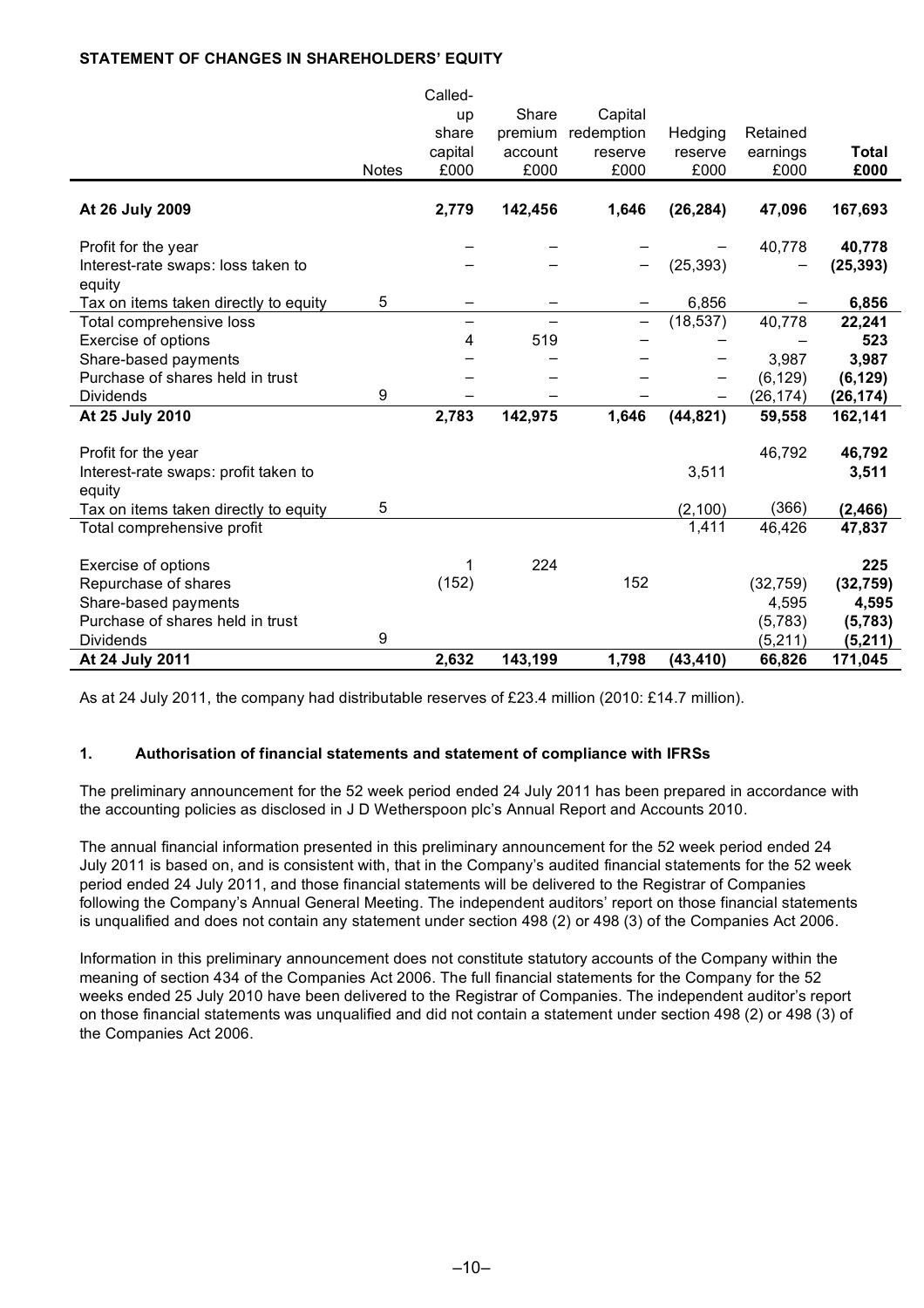# **2 Operating profit before exceptional items – analysis of costs by nature**

This is stated after charging/(crediting):

|                                                            | 52 weeks<br>ended<br>24 July 2011<br>£000 | 52 weeks<br>ended<br>25 July 2010<br>£000 |
|------------------------------------------------------------|-------------------------------------------|-------------------------------------------|
| Operating lease payments                                   | 64,463                                    | 62,341                                    |
| Repairs and maintenance                                    | 36,241                                    | 34,233                                    |
| Rent receivable                                            | (565)                                     | (392)                                     |
| Depreciation of property, plant and equipment              | 42,866                                    | 42,620                                    |
| Amortisation of intangible assets                          | 1,223                                     | 811                                       |
| Amortisation of non-current assets                         | 306                                       | 268                                       |
| Share-based charges                                        | 4,595                                     | 3,987                                     |
| <b>Auditors' remuneration</b>                              |                                           |                                           |
| Audit services:                                            |                                           |                                           |
| - audit fees                                               | 150                                       | 152                                       |
| - other services supplied pursuant to relevant legislation | 28                                        | 26                                        |
| - other services                                           | 105                                       | 10                                        |
| Total auditors' fees                                       | 283                                       | 188                                       |
|                                                            |                                           |                                           |

# **3 Exceptional items**

|                                                   | 52 weeks<br>ended<br>24 July 2011<br>£000 | 52 weeks<br>ended<br>25 July 200<br>£000 |
|---------------------------------------------------|-------------------------------------------|------------------------------------------|
| <b>Operating items</b>                            |                                           |                                          |
| Property impairment                               | 4,410                                     | 10,557                                   |
| Insurance excess                                  | 250                                       |                                          |
| Loss on disposal of property, plant and equipment | 729                                       |                                          |
|                                                   |                                           |                                          |
| Operating exceptional items                       | 5,389                                     | 10,557                                   |

During the year under review, an exceptional charge of £4,410,000 (2010: £10,557,000) relates to the impairment of property and fixed assets, following a review of the company's assets, as required under IAS 36.

Under the impairment review, each cash-generating unit (CGU) is reviewed for its recoverable amount, determined as being the higher of its fair value less costs to sell and its value in use.

Property-related disposals and write-offs are in respect of the loss on disposal of two sites, together with an insurance excess paid in respect of one site damaged by fire.

#### **4 Finance income and costs**

|                                                      | 52 weeks | 52 weeks |
|------------------------------------------------------|----------|----------|
|                                                      | ended    | ended    |
|                                                      | 24 July  | 25 July  |
|                                                      | 2011     | 2010     |
|                                                      | £000     | £000     |
| <b>Finance costs</b>                                 |          |          |
| Interest payable on bank loans and overdrafts        | 33,143   | 26,789   |
| Interest payable on US senior loan notes             |          | 437      |
| Amortisation of bank loan issue costs                | 1,948    | 1,227    |
| Interest payable on obligations under finance leases | 473      | 561      |
| Total finance costs                                  | 35,564   | 29,014   |
|                                                      |          |          |
| Bank interest receivable                             | (36)     | (16)     |
| <b>Total finance income</b>                          | (36)     | (16)     |
|                                                      |          |          |
| <b>Total net finance costs</b>                       | 35,528   | 28,998   |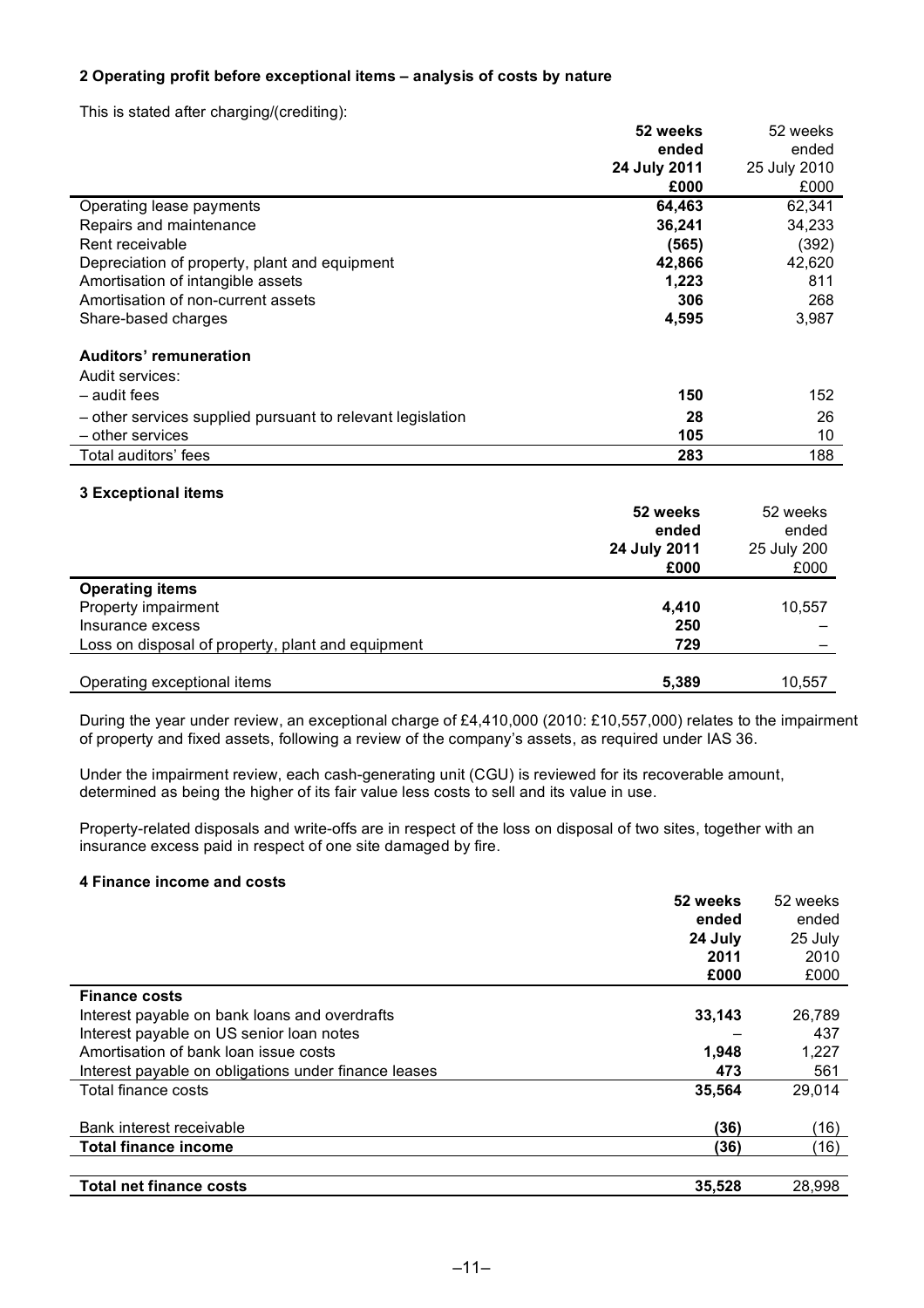|                                                                              | 52 weeks<br>ended<br>24 July | 52 weeks<br>ended<br>25 July |
|------------------------------------------------------------------------------|------------------------------|------------------------------|
|                                                                              | 2011                         | 2010                         |
|                                                                              | £000                         | £000                         |
| Analysis of finance income and costs in categories in accordance with IAS 39 |                              |                              |
| Loans and receivables                                                        | (36)                         | (16)                         |
| Financial liabilities carried at amortised cost                              | 16,136                       | 9,327                        |
| <b>Financial derivatives</b>                                                 | 18,751                       | 18,983                       |
| Other financial expenses                                                     | 677                          | 704                          |
| <b>Total net finance cost</b>                                                | 35,528                       | 28,998                       |
| 5 Income tax expense<br>Tax charged in the income statement                  |                              |                              |
|                                                                              | 52 weeks                     | 52 weeks                     |
|                                                                              | ended 24                     | ended 25                     |
|                                                                              | <b>July 2011</b>             | <b>July 2010</b>             |
|                                                                              | £000                         | £000                         |
| Current income tax:                                                          |                              |                              |
| Current income tax charge                                                    | 19,169                       | 21,709                       |
| Total current income tax                                                     | 19,169                       | 21,709                       |
| Deferred tax:                                                                |                              |                              |
| Origination and reversal of temporary differences                            | 980                          | 746                          |
| Impact of change in UK tax rate                                              | (5, 549)                     | (2,775)                      |
| Total deferred tax                                                           | (4, 569)                     | (2,029)                      |
| Tax charge in the income statement                                           | 14,600                       | 19,680                       |
| Tax relating to items charged or credited to equity<br>Deferred tax:         |                              |                              |
| Tax charge (credit) on Interest-rate swaps                                   | 2,100                        | (6, 856)                     |
| Tax charge (credit) in the statement of comprehensive income                 | 2,100                        | (6, 856)                     |

# **6 Earnings and cash flow per share**

Basic earnings per share has been calculated by dividing the profit attributable to equity holders of £46,792,000 (2010: £40,778,000) by the weighted average number of shares in issue during the year of 132,019,936 (2010: 134,902,108).

The weighted average number of shares has been adjusted to exclude treasury shares held in respect of the employee Share Incentive Plan and the 2005 Deferred Bonus Scheme.

Earnings before exceptional items per share has been calculated before exceptional items detailed in note 3 and takes account of 23,250 (2010: 59,032) potential dilutive shares under option, giving a weighted average number of ordinary shares adjusted for the effect of dilution of 132,043,186 (2010: 134,902,108).

Adjusted earnings excludes an adjustment in respect of the corporation tax-rate change of £5,549,000 (2010: £2,775,000) and exceptional items.

| <b>Earnings</b><br>per share               | <b>Earnings</b><br>52 weeks | Earnings<br>52 weeks | Earnings per<br>share | Earnings per<br>share 52 |
|--------------------------------------------|-----------------------------|----------------------|-----------------------|--------------------------|
|                                            | ended                       | ended                | 52 weeks              | weeks ended              |
|                                            | 24 July 2011<br>£000        | 25 July 2010<br>£000 | ended<br>24 July 2011 | 25 July 2010<br>pence    |
|                                            |                             |                      | pence                 |                          |
| Basic earnings/Diluted earnings            | 46.792                      | 40.778               | 35.4                  | 30.2                     |
| Adjusted earnings before exceptional items | 46.632                      | 48.560               | 35.3                  | 36.0                     |
| Adjusted earnings after exceptional items  | 41.243                      | 38,003               | 31.2                  | 28.2                     |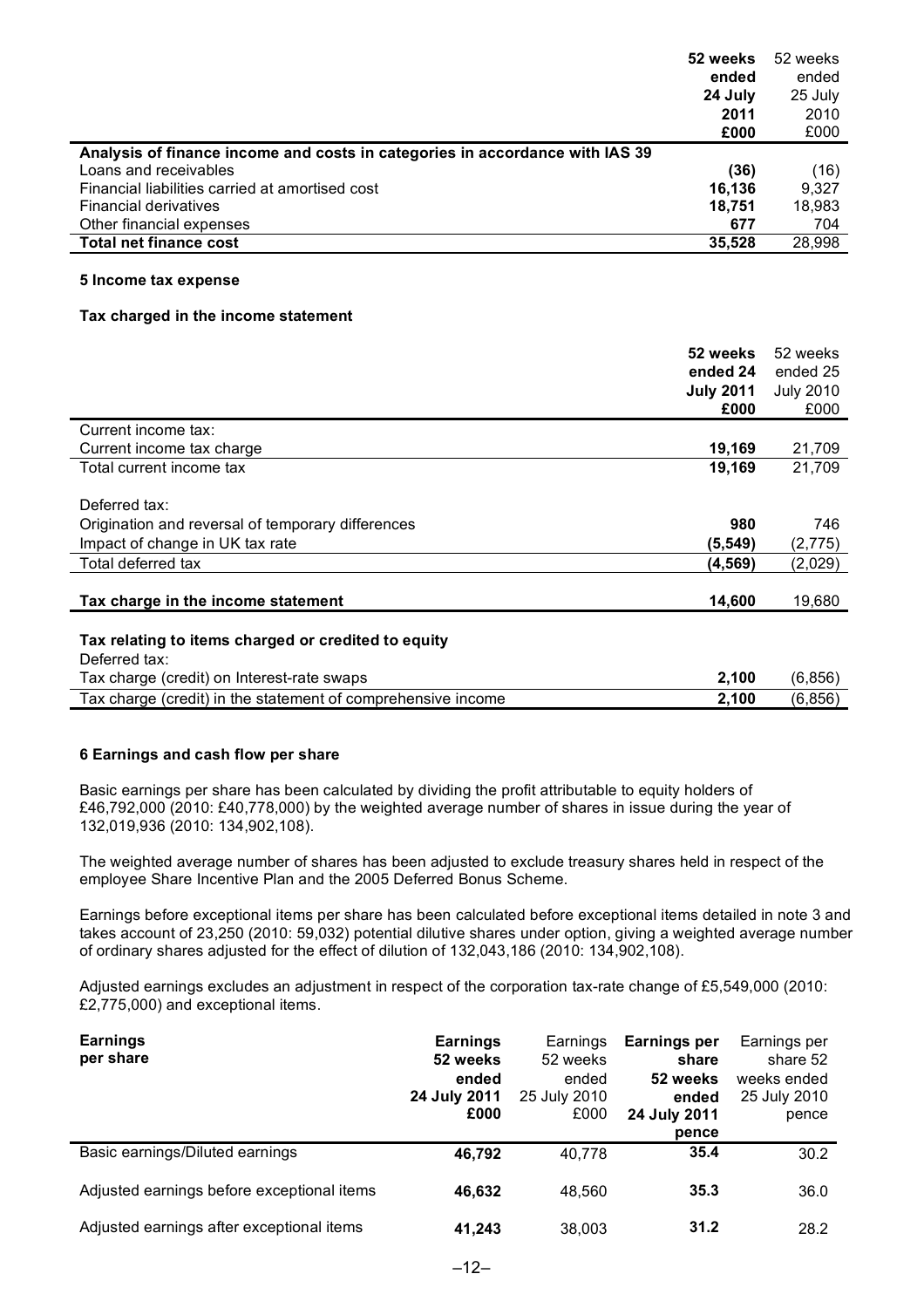#### **Free cash flow per share**

The calculation of free cash flow per share is based on the net cash generated by business activities and available for investment in new pub developments and extensions to current pubs, after funding interest, corporate tax, all other reinvestment in pubs open at the start of the period and the purchase of own shares under the employee Share Incentive Plan ('free cash flow'). It is calculated before taking account of proceeds from property disposals, inflows and outflows of financing from outside sources and dividend payments and is based on the same number of shares in issue as that for the calculation of basic earnings per share.

| Free cash flow per share     | 52 weeks<br>ended<br>24 July 2011 | 52 weeks<br>ended<br>25 July 2010 |
|------------------------------|-----------------------------------|-----------------------------------|
| Free cash flow (£000)        | 78,818                            | 71,344                            |
| Free cash flow per share (p) | 59.7                              | 52.9                              |

# **7 Cash generated from operations**

|                                                   | 52 weeks     | 52 weeks     |
|---------------------------------------------------|--------------|--------------|
|                                                   | ended        | ended        |
|                                                   | 24 July 2011 | 25 July 2010 |
|                                                   | £000         | £000         |
| Profit attributable to shareholders               | 46,792       | 40,778       |
| Adjusted for:                                     |              |              |
| Tax                                               | 14,600       | 19,680       |
| Impairment charge                                 | 4,410        | 10,557       |
| Loss on disposal of property, plant and equipment | 979          |              |
| Amortisation of intangible assets                 | 1,223        | 811          |
| Depreciation of property, plant and equipment     | 42,866       | 42,620       |
| Lease premium amortisation                        | 306          | 268          |
| Share-based charges                               | 4,595        | 3,987        |
| Interest receivable                               | (36)         | (16)         |
| Amortisation of bank loan issue costs             | 1,948        | 1,227        |
| Interest payable                                  | 33,616       | 27,787       |
|                                                   | 151,299      | 147,699      |
| Change in inventories                             | (1, 577)     | (1,957)      |
| Change in receivables                             | (1,896)      | (3,401)      |
| Change in payables                                | 30,371       | 11,064       |
| Net cash inflow from operating activities         | 178,197      | 153,405      |

# **8 Analysis of changes in net debt**

|                                                 | At 25 July<br>2010<br>£000 | Cash flows<br>£000 | Non-cash<br>movement<br>£000 | At 24 July<br>2011<br>£000 |
|-------------------------------------------------|----------------------------|--------------------|------------------------------|----------------------------|
| Cash on hand                                    | 26.081                     | 1,609              |                              | 27,690                     |
| Debt due after one year                         | (405,612)                  | (49,962)           | (1,948)                      | (457,522)                  |
| Bank borrowing                                  | (379,531)                  | (48,353)           | (1,948)                      | (429,832)                  |
| Finance lease creditor - due less than one year | (2,829)                    | 2,908              | (3,208)                      | (3, 129)                   |
| Finance lease creditor - due after one year     | (6,031)                    |                    | 1,299                        | (4,732)                    |
| Net borrowings                                  | (388,391)                  | (45, 445)          | (3, 857)                     | (437,693)                  |
| Derivative - interest rate swaps                | (61, 391)                  |                    | 3,511                        | (57, 880)                  |
| Net debt                                        | (449,782)                  | (45,445)           | (346)                        | (495,573)                  |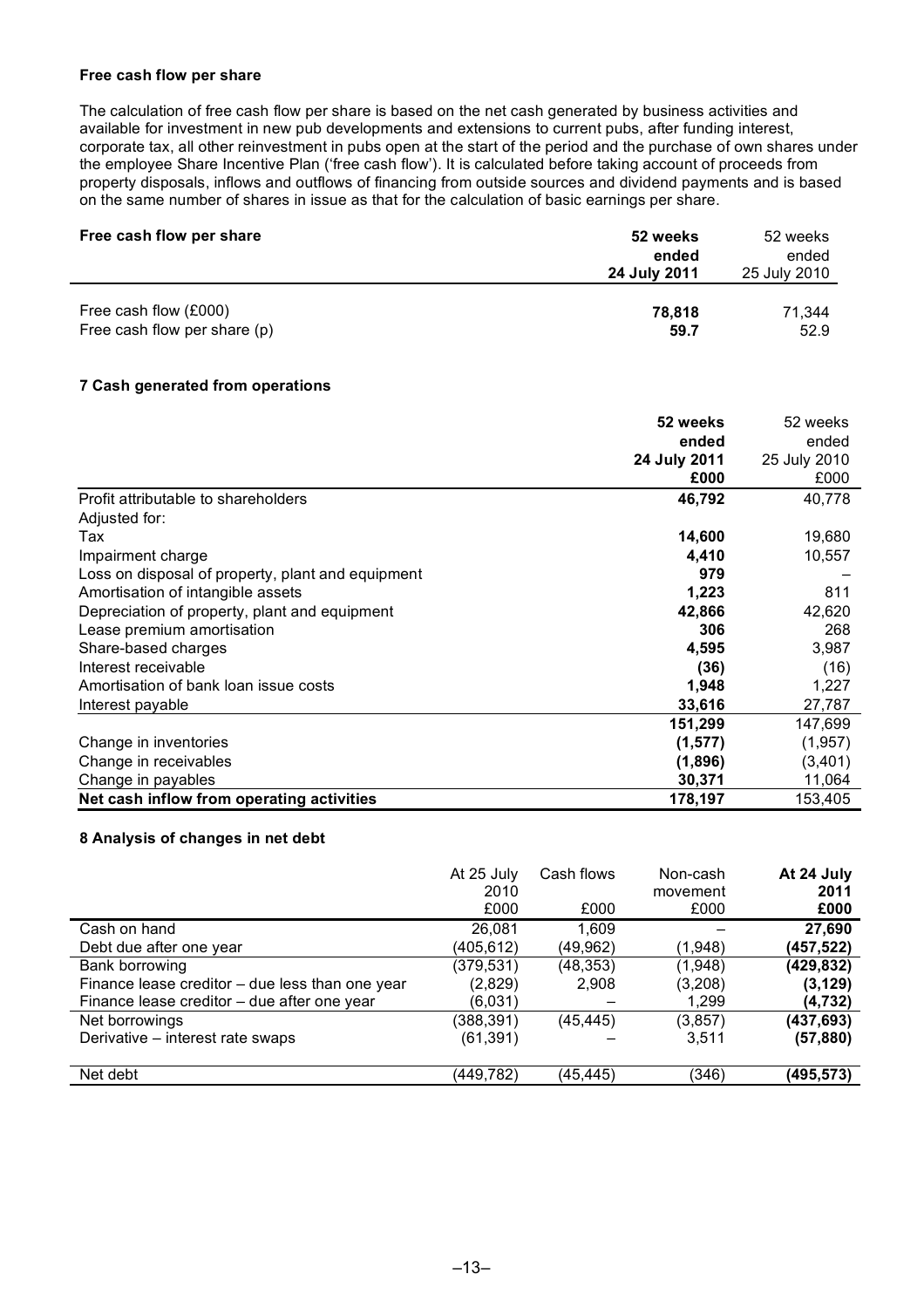|                                                                     | 52 weeks<br>ended<br>24 July 2011 | 52 weeks<br>ended<br>25 July 2010 |
|---------------------------------------------------------------------|-----------------------------------|-----------------------------------|
|                                                                     | £000                              | £000                              |
| Declared and paid during the year:<br>Dividends on ordinary shares: |                                   |                                   |
| $-$ interim for 2010/11: 4p (2009/10: 19p)                          | 5,211                             | 26,174                            |
|                                                                     |                                   |                                   |
| Dividends paid                                                      | 5,211                             | 26,174                            |
| Proposed for approval by shareholders at the AGM:                   |                                   |                                   |
| $-$ final dividend for 2010/11: 8p (2009/10: 0p)                    | 10,402                            |                                   |

As detailed in the interim accounts, the board declared and paid an interim dividend of 4.0p for the financial year ending 24 July 2011.

#### **10 Property, plant and equipment**

|                                       | Freehold          | Short     | Equipment,   | Expenditure |           |
|---------------------------------------|-------------------|-----------|--------------|-------------|-----------|
|                                       | and long          | leasehold | fixtures     | on          |           |
|                                       | leasehold         | property  | and fittings | unopened    |           |
|                                       | property          |           |              | properties  | Total     |
|                                       | £000              | £000      | £000         | £000        | £000      |
|                                       |                   |           |              |             |           |
| Cost:                                 |                   |           |              |             |           |
| At 26 July 2009                       | 526,390           | 362,313   | 288,502      | 18,100      | 1,195,305 |
| Additions                             | 6,566             | 2,633     | 16,576       | 62,174      | 87,949    |
| <b>Transfers</b>                      | 20,839            | 20,169    | 13,348       | (54, 356)   |           |
| Transfer to/from assets held for sale |                   |           |              | 3,038       | 3,038     |
| <b>Disposals</b>                      | (96)              | (2,469)   | (2, 364)     | (279)       | (5,208)   |
| At 25 July 2010                       | 553,699           | 382,646   | 316,062      | 28,677      | 1,281,084 |
| Additions                             | 15,167            | 3,401     | 28,655       | 75,485      | 122,708   |
| <b>Transfers</b>                      | 58,728            | 6,791     | 13,431       | (78,950)    |           |
| Transfer to/from assets held for sale |                   |           |              | (611)       | (611)     |
| <b>Disposals</b>                      | (2,848)           | (1, 387)  | (2, 185)     | (1, 496)    | (7,916)   |
| At 24 July 2011                       | 624,746           | 391,451   | 355,963      | 23,105      | 1,395,265 |
|                                       |                   |           |              |             |           |
| Depreciation and impairment:          |                   |           |              |             |           |
| At 26 July 2009                       | 75,978            | 130,024   | 215,400      |             | 421,402   |
| Provided during the period            | 10,204            | 12,375    | 20,041       |             | 42,620    |
| Impairment loss and depreciation      | 1,674             | 6,775     | 992          |             | 9,441     |
| adjustment                            |                   |           |              |             |           |
| Disposals                             | (7)               | (2, 294)  | (2,012)      |             | (4, 313)  |
| Transfer from assets held for sale    | $\qquad \qquad -$ |           |              | 1,220       | 1,220     |
| At 25 July 2010                       | 87,849            | 146,880   | 234,421      | 1,220       | 470,370   |
| Provided during the period            | 12,118            | 9,906     | 20,842       |             | 42,866    |
| Impairment loss                       | 2,231             | 2,031     | 148          |             | 4,410     |
| <b>Disposals</b>                      | (395)             | (798)     | (1,639)      | (820)       | (3,652)   |
| Reclassification                      | 1,503             | (1,503)   |              |             |           |
| At 24 July 2011                       | 103,306           | 156,516   | 253,772      | 400         | 513,994   |
|                                       |                   |           |              |             |           |
| Net book amount at 24 July 2011       | 521,440           | 234,935   | 102,191      | 22,705      | 881,271   |
|                                       |                   |           |              |             |           |
| Net book amount at 25 July 2010       | 465,850           | 235,766   | 81,641       | 27,457      | 810,714   |
|                                       |                   |           |              |             |           |
| Net book amount at 26 July 2009       | 450,412           | 232,289   | 73,102       | 18,100      | 773,903   |

#### **Impairment of property, plant and equipment**

The company considers each trading outlet to be a separate cash-generating unit (CGU), with each CGU reviewed annually for indicators of impairment.

In assessing whether an asset has been impaired, the carrying amount of the CGU is compared with its recoverable amount. The recoverable amount is the higher of its fair value less costs to sell and its value in use.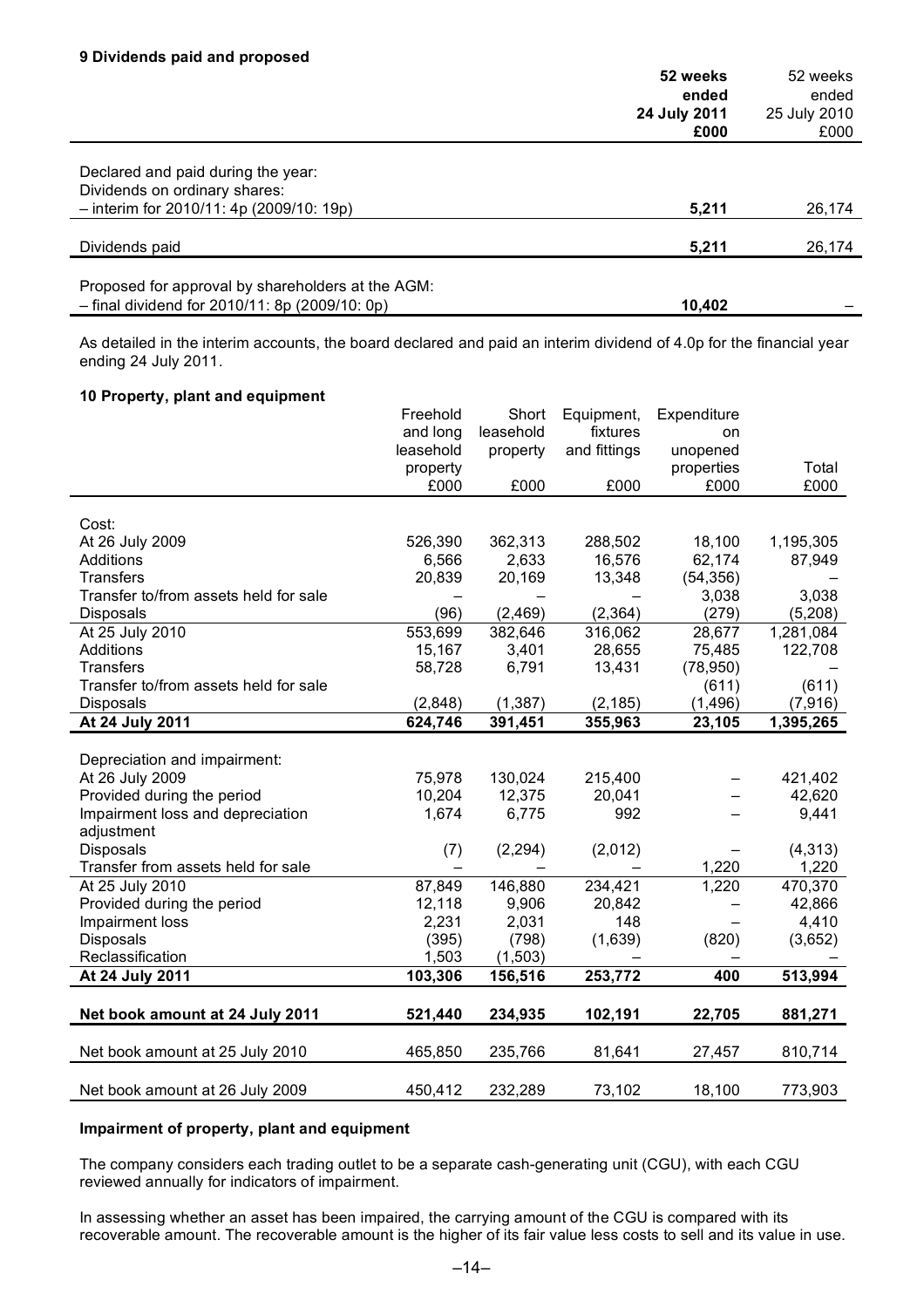In the absence of any information about the fair value of a CGU, the recoverable amount is deemed to be its value in use.

The company estimates value in use using a discounted cash flow model, based on the expected future trading performance anticipated by management. There is a significant number of interconnected assumptions which underpins the value-in-use calculations. However, the underlying basis for the impairment model involves each CGU's projected cash flow for the 52 weeks ending 22 July 2012, extrapolated to incorporate individual assumptions, in respect of sales growth, gross margin and cost-savings for that specific CGU. The pre-tax discount rate employed by the company this year was 10% (2010: 10.0%).

The board approved the discount rate, considering it to be prudent, yet reflective of the current economic climate.

As a result of this exercise, an impairment loss of £4,410,000 (2010: £10,557,000) was charged to operating costs in the income statement.

Management believes that a reasonable change in any of the key assumptions, for example the discount rate applied to each CGU, could cause the carrying value of the CGU to exceed its recoverable amount, but that the change would be immaterial.

## **11 Intangible assets**

|                                 | <b>IT software</b> |
|---------------------------------|--------------------|
|                                 | costs              |
|                                 | £000               |
| Cost:                           |                    |
| At 26 July 2009:                | 14,334             |
| Additions                       | 2,653              |
| At 25 July 2010                 | 16,987             |
| Additions                       | 6,049              |
| <b>Disposals</b>                | (49)               |
| At 24 July 2011                 | 22,987             |
|                                 |                    |
| Amortisation                    |                    |
| At 26 July 2009                 | 9,476              |
| Amortisation during the period  | 811                |
| At 25 July 2010                 | 10,287             |
| Amortisation during the period  | 1,223              |
| <b>Disposals</b>                | (48)               |
| At 24 July 2011                 | 11,462             |
|                                 |                    |
| Net book amount at 24 July 2011 | 11,525             |
| Net book amount at 25 July 2010 | 6,700              |
|                                 |                    |
| Net book amount at 26 July 2009 | 4,858              |